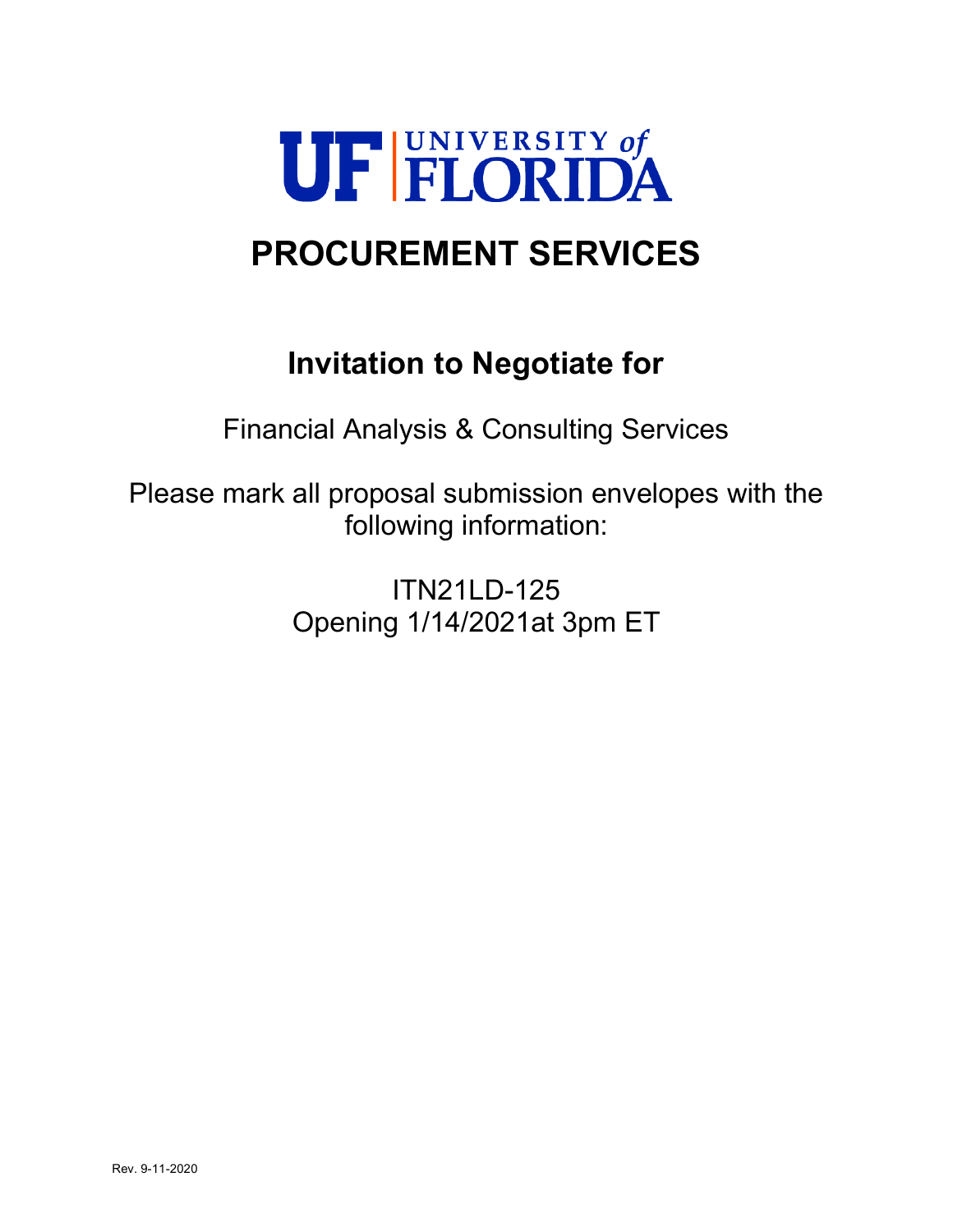# Contents

|     | 1.1    |                                                                               |  |
|-----|--------|-------------------------------------------------------------------------------|--|
|     | 1.2    |                                                                               |  |
|     | 1.3    |                                                                               |  |
|     | 1.4    |                                                                               |  |
|     | 1.5    |                                                                               |  |
|     |        |                                                                               |  |
|     |        |                                                                               |  |
| 2.0 |        |                                                                               |  |
|     | 2.1    |                                                                               |  |
|     | 2.2    |                                                                               |  |
|     | 2.3    |                                                                               |  |
|     | 2.4    |                                                                               |  |
|     | 2.5    | Vendor Protest Procedure; Notice of Proposal Protest Bonding Requirement 8    |  |
|     | 2.6    | Contractual Intent/Right to Terminate and Recommence ITN Process 8            |  |
|     | 2.7    |                                                                               |  |
|     | 2.8    |                                                                               |  |
|     | 2.9    |                                                                               |  |
|     | 2.10   | Determination of and Information Concerning Vendor's Qualifications 9         |  |
|     | 2.11   |                                                                               |  |
|     | 2.12   | Rejection of Vendor Counter-offers, Stipulations and Other Exceptions  9      |  |
|     | 2.13   |                                                                               |  |
|     | 2.14   |                                                                               |  |
|     |        |                                                                               |  |
|     |        |                                                                               |  |
| 3.0 |        |                                                                               |  |
|     | 3.1    |                                                                               |  |
|     | 3.2    |                                                                               |  |
|     | 3.3    |                                                                               |  |
|     |        |                                                                               |  |
| 4.0 |        |                                                                               |  |
|     | 4.1    |                                                                               |  |
|     | 4.1.1  |                                                                               |  |
|     | 4.1.2  |                                                                               |  |
|     | 4.1.3  |                                                                               |  |
|     | 4.1.4  |                                                                               |  |
|     | 4.1.5  |                                                                               |  |
|     | 4.1.6  |                                                                               |  |
|     | 4.2    |                                                                               |  |
|     | 4.2.1  |                                                                               |  |
|     | 4.2.2  |                                                                               |  |
|     | 4.2.3  |                                                                               |  |
|     | 4.2.4  |                                                                               |  |
|     | 4.2.5  | Questions, Communications and Inquires between the University and Vendors  13 |  |
|     | 4.2.6  | Addenda and the University's Response to Communications from Vendor  14       |  |
|     | 4.2.7  |                                                                               |  |
|     | 4.2.8  |                                                                               |  |
|     | 4.2.9  |                                                                               |  |
|     | 4.2.10 |                                                                               |  |
|     | 4.2.11 |                                                                               |  |
|     |        |                                                                               |  |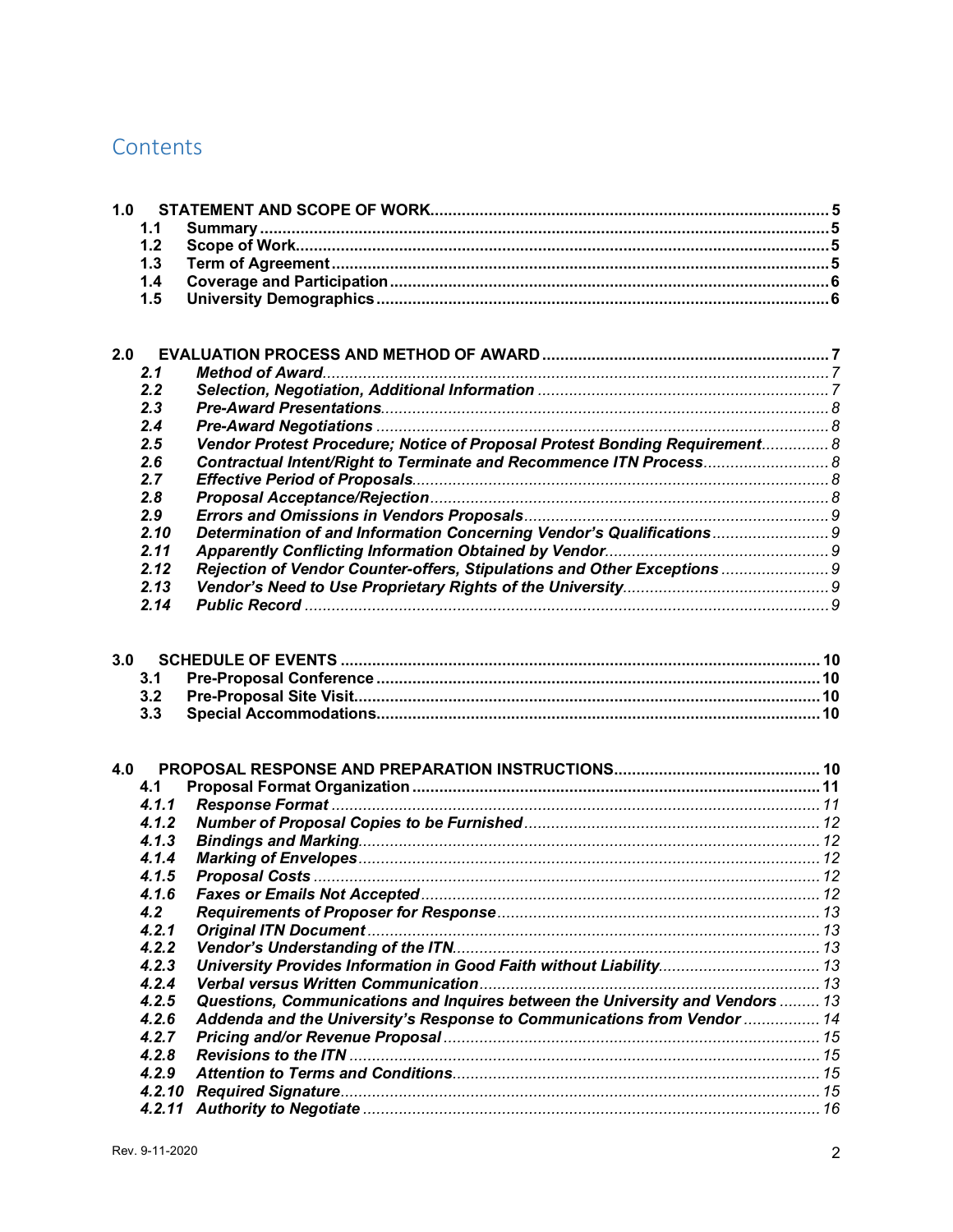| 4.2.13 Improper Business Relationships/Conflict of Interest Prohibited 16         |  |
|-----------------------------------------------------------------------------------|--|
| 4.2.14 Corrections, Changes, and Providing Information on Forms within the ITN 16 |  |
|                                                                                   |  |
|                                                                                   |  |
|                                                                                   |  |
| 4.2.18 University's Right to Use Vendor's Ideas/Proprietary Information  17       |  |
|                                                                                   |  |

| 5.0  |  |
|------|--|
| 5.1  |  |
| 5.2  |  |
| 5.3  |  |
| 5.4  |  |
| 5.5  |  |
| 5.6  |  |
| 5.7  |  |
| 5.8  |  |
| 5.9  |  |
| 5.10 |  |
| 5.11 |  |
| 5.12 |  |
| 5.13 |  |
| 5.14 |  |
| 5.15 |  |
| 5.16 |  |
| 5.17 |  |
|      |  |

| 6.1  |  |
|------|--|
| 6.2  |  |
| 6.3  |  |
| 6.4  |  |
| 6.5  |  |
| 6.6  |  |
| 6.7  |  |
| 6.8  |  |
| 6.9  |  |
| 6.10 |  |
| 6.11 |  |
| 6.12 |  |
| 6.13 |  |
| 6.14 |  |
| 6.15 |  |
| 6.16 |  |
| 6.17 |  |
| 6.18 |  |
| 6.19 |  |
| 6.20 |  |
| 6.21 |  |
| 6.22 |  |
| 6.23 |  |
| 6.24 |  |
| 6.25 |  |
| 6.26 |  |
|      |  |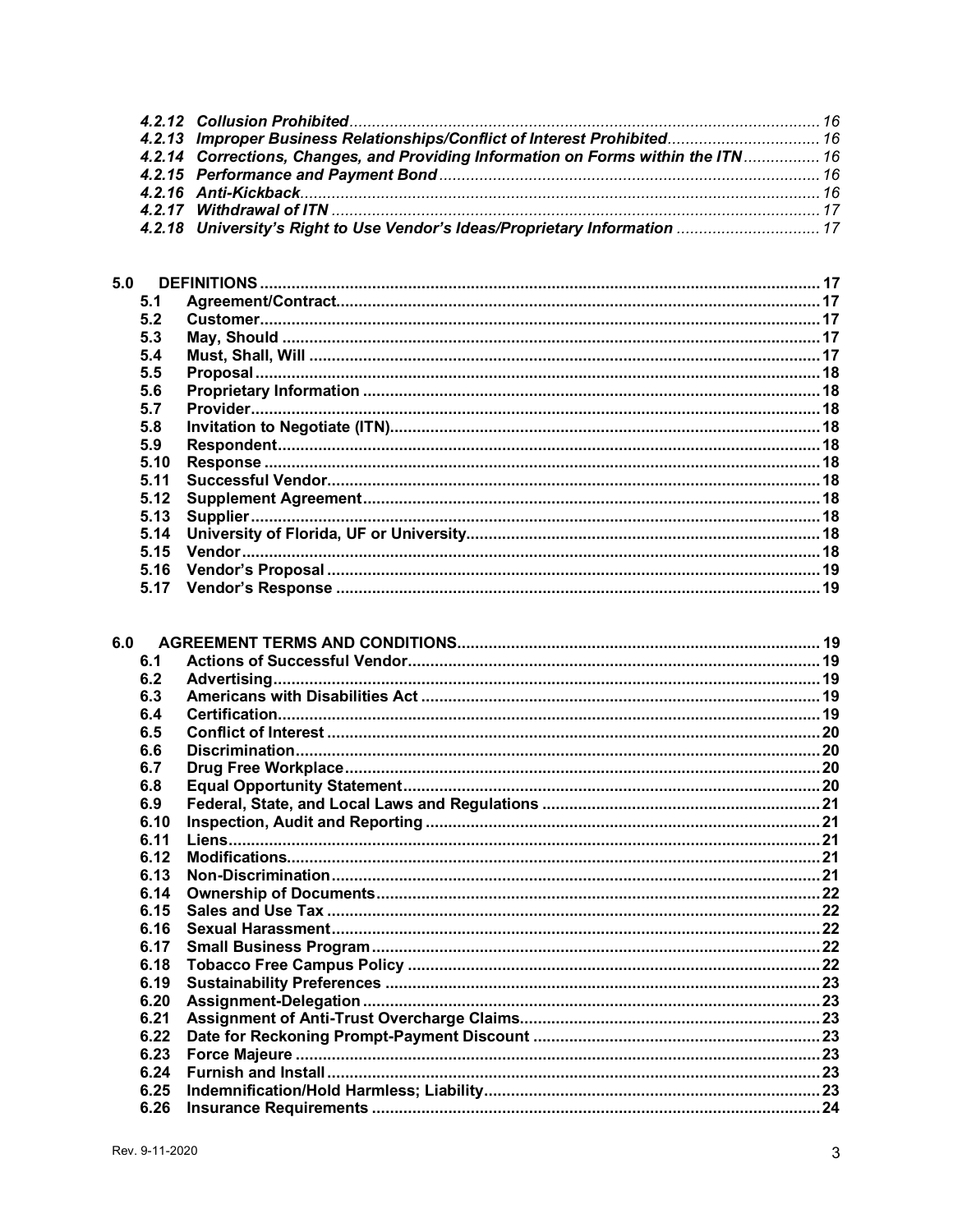| 6.27   |                                                                                |  |
|--------|--------------------------------------------------------------------------------|--|
| 6.28   |                                                                                |  |
| 6.29   |                                                                                |  |
| 6.30   |                                                                                |  |
| 6.31   |                                                                                |  |
| 6.32   | Notice to Vendors of Asbestos-Containing Materials in University Buildings  25 |  |
| 6.33   |                                                                                |  |
| 6.34   |                                                                                |  |
| 6.35   |                                                                                |  |
| 6.36   |                                                                                |  |
| 6.37   |                                                                                |  |
| 6.38   |                                                                                |  |
| 6.39   |                                                                                |  |
| 6.40   |                                                                                |  |
| 6.41   |                                                                                |  |
| 6.42   |                                                                                |  |
| 6.43   |                                                                                |  |
| 6.44   |                                                                                |  |
| 6.45   |                                                                                |  |
| 6.46   |                                                                                |  |
| 6.47   |                                                                                |  |
|        |                                                                                |  |
|        |                                                                                |  |
| 6.47.3 |                                                                                |  |
|        |                                                                                |  |
|        |                                                                                |  |
|        |                                                                                |  |
|        |                                                                                |  |
| 6.47.8 |                                                                                |  |
| 6.48   |                                                                                |  |
| 6.49   |                                                                                |  |
| 6.50   |                                                                                |  |
| 6.51   |                                                                                |  |
|        |                                                                                |  |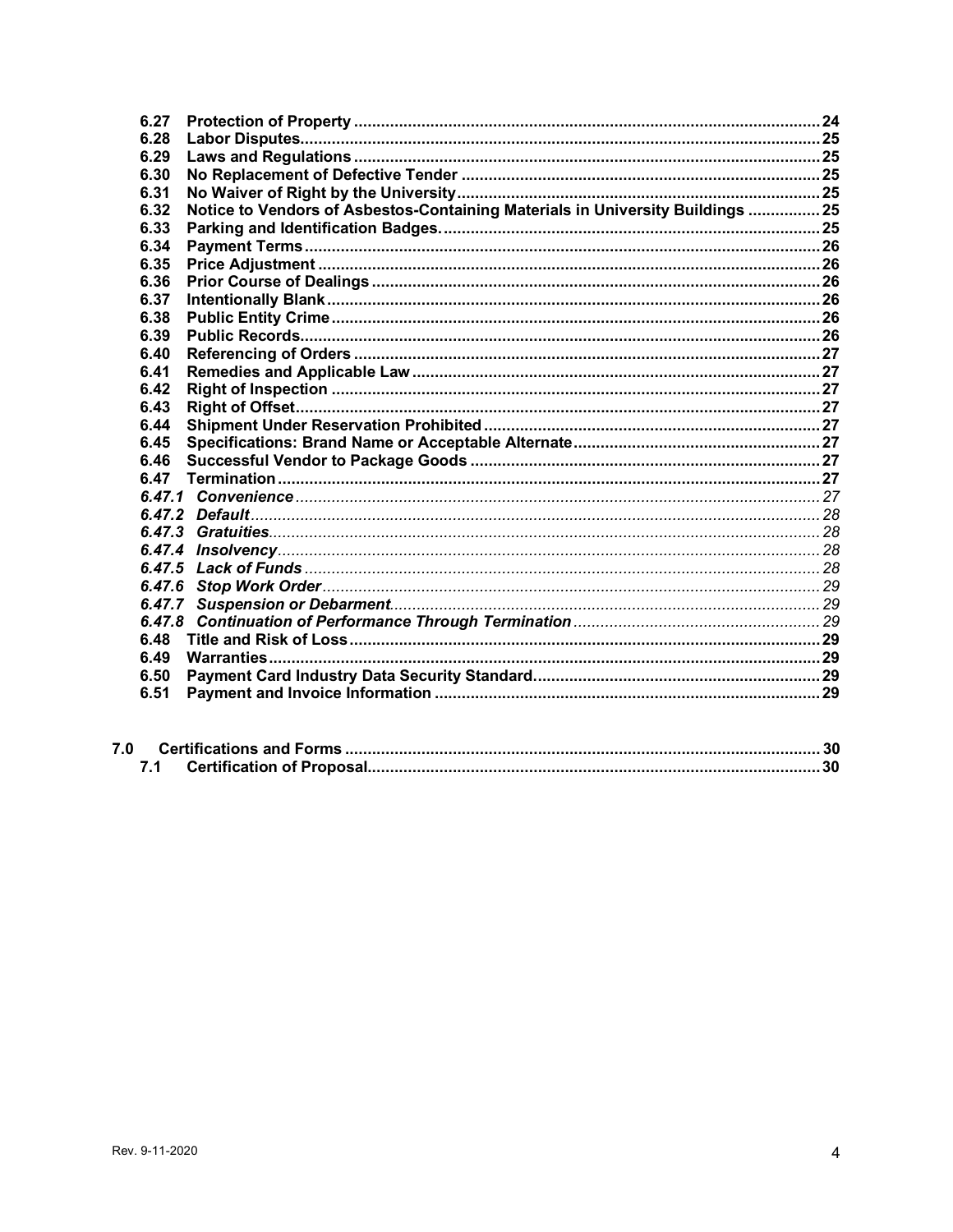# <span id="page-4-0"></span>**1.0 STATEMENT AND SCOPE OF WORK**

### <span id="page-4-1"></span>**1.1 Summary**

The University is seeking proposals from qualified suppliers to provide a variety of financial analysis and consulting services to support institutional objectives as set by the (new) Chief Financial Officer ("CFO"). The goal is to select a pool of suppliers who can then quote specific projects as they arise. It is not certain that all of these services will require the engagement of a consultant or that the exact definition of the services to be provided could be modified over time.

# <span id="page-4-2"></span>**1.2 Scope of Work**

Below is a list of possible projects. As noted above, this list is not exhaustive, and other financial analysis and/or financially related consulting opportunities may arise. When UF (CFO) identifies that external support is needed for a specific project, awarded suppliers will be asked to quote the project. It is expected that not all firms will desire to be considered for all potential services, and therefore firms can select any or all of the areas in which they wish to be considered. The option to identify areas of interest is in Tab 3 of the response, using Exhibit A.

- 1. Consulting on implementation of ERP systems, including budgeting, finance and / or human resources
- 2. Analyzing financial viability of various capital projects
- 3. Assisting with the preparation of materials for Board of Governors and State Division of Bond Finance for debt financed projects and preparation of rating agency materials
- 4. Assistance with regard to developing and producing reports and peer analysis for use internally and with the University Board of Trustees
- 5. Assistance in the optimization of resources, including a strategy for the investment of operating reserves
- 6. Development of a strategy for facilities reinvestment including deferred maintenance
- 7. Multi-year budget modeling and forecasting
- 8. Review of and potential changes to University budget model, including impact on various colleges and deans
- 9. General "catch all" for financial analysis to the Office
- 10. Review and analysis of P3 proposals for a variety of campus projects (e.g., Housing, Mixed Use, Energy)
- 11. Monetization of assets
- 12. Review of strategic alternatives for the academic and healthcare components and other DSOs

It is understood that many of the topics in the above list are broad, and some may be combined. At the current time, the CFO Office is understaffed, therefore the engaged consultant, at least initially, will need to serve as an extension of staff.

The State of Florida and the State University System Board of Governors impose a number of limitations on the flexibility to execute many of the initiatives above, so an understanding of and familiarity with Florida, Florida law and Florida institutions is beneficial.

# <span id="page-4-3"></span>**1.3 Term of Agreement**

The term of this Agreement will be for an initial period of 3 years, from the date the contract is executed with an option to renew based on satisfactory performance and the written approval of both parties for up to 3 additional years. Expected execution date: February 2021.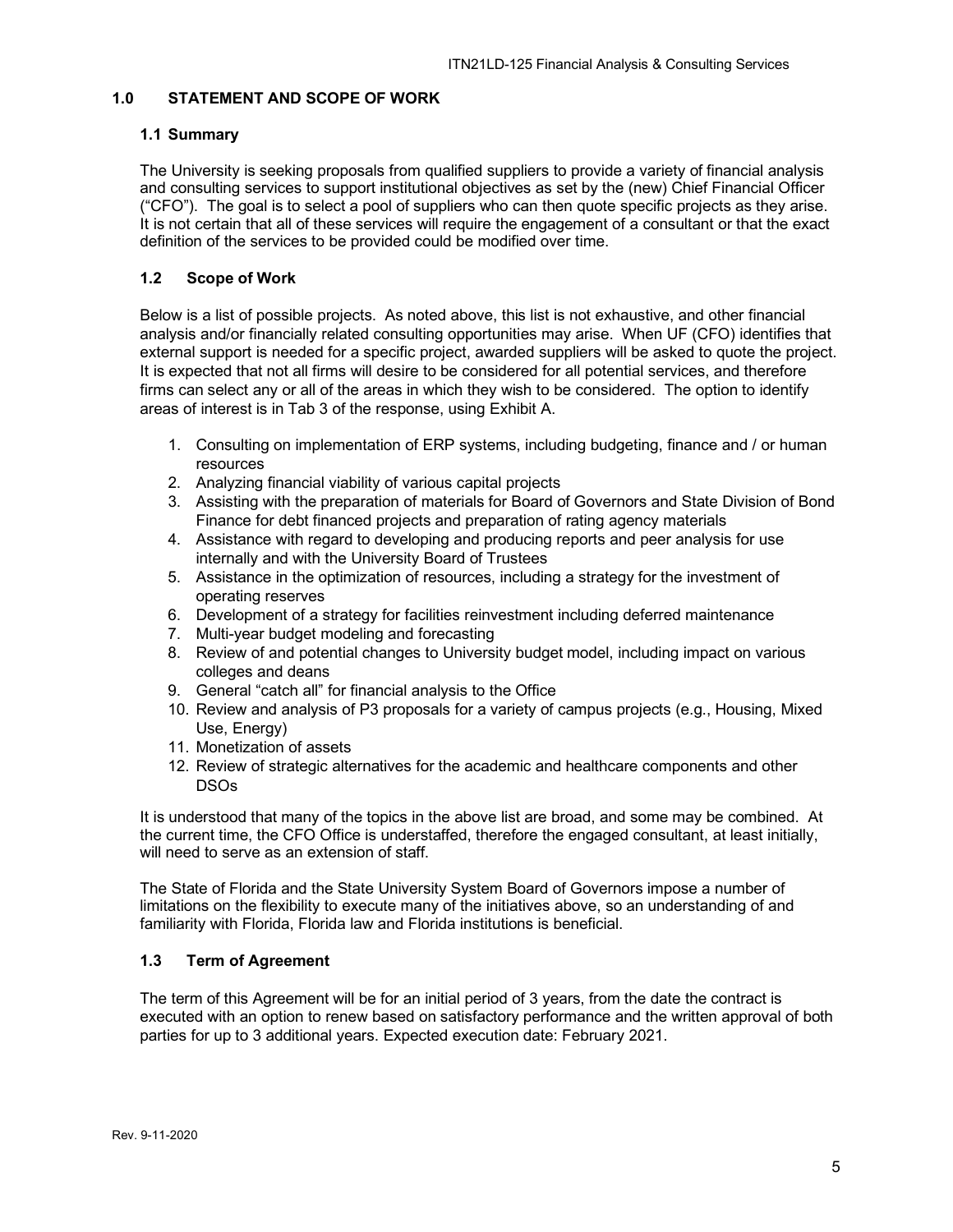#### <span id="page-5-0"></span>**1.4 Coverage and Participation**

The intended coverage of this ITN and any Agreement resulting from this solicitation shall be for the use of all Departments at the University of Florida. With the consent and agreement of the Successful Vendor, the other state universities, community colleges, district school boards, other educational institutions, and other governmental agencies, may assess and access an Agreement resulting from this solicitation issued and administered by the University of Florida.

The University reserves the right to add and/or delete elements, or to change any element of the coverage and participation at any time without prior notification and without any liability of any kind or amount.

#### <span id="page-5-1"></span>**1.5 University Demographics and Background**

The University of Florida is a major public land-grant research university. The state's oldest, largest, and most comprehensive university, the University of Florida is among the nation's most academically diverse public universities. The University has a long history of established programs in international education, research, and service. It is one of only 17 public land-grant universities nationwide and the only university in Florida belonging to the Association of American Universities. With more than 50,000 students, the University of Florida is now one of the five largest universities in the nation.

The University of Florida has a 2,000-acre campus and more than 900 buildings (including 170 with classrooms and laboratories). The northeast corner of campus is listed as a historic district on the National Register of Historic Places.

The University's extensive capital improvement program has resulted in facilities ideal for 21st century research including the McKnight Brain Institute, the Health Professions, Nursing and Pharmacy Building, the Cancer and Genetics Research Complex, and the Proton Therapy Institute in Jacksonville. Overall, the university's current facilities have a book value of more than \$1 billion and a replacement value of \$2 billion.

Several qualities distinguish UF among today's leading public research universities.

The first is its highly comprehensive breadth on a single campus, facilitating interdisciplinary collaboration among, for example, faculty within the adjacent colleges of journalism, engineering and medicine. The second is its unwavering support from the state of Florida, which has endorsed UF's drive to become one of the nation's very best public research universities – supporting those efforts since 2013 with hundreds of millions of dollars in additional funding to grow its faculty ranks. UF's third exceptional quality is its dynamism. Like the state of Florida, now the nation's third- largest and among its fastest-growing, UF is undergoing rapid transformation as it pursues its overarching aspiration "to be a premier university that the state, nation and world look to for leadership."

UF has a new CFO who has identified the following twelve priorities for UF from a financial perspective:

- 1) Improved Reporting to the Finance Committee and Board of Trustees including Peer Financial **Benchmarking**
- 2) Centralization of Resource Management
- 3) Improved Budgetary Process and Multi-Year Planning
- 4) Financial Impact Requirement for Capital Projects
- 5) Eventual Implementation of ERP Systems
- 6) Methodology to Generate Resources for Deferred Maintenance
- 7) Alignment of Relationships with DSOs, including Athletics, the Foundation and UF Health in Support of "One UF"
- 8) Continued Efforts Regarding Strategic Debt Management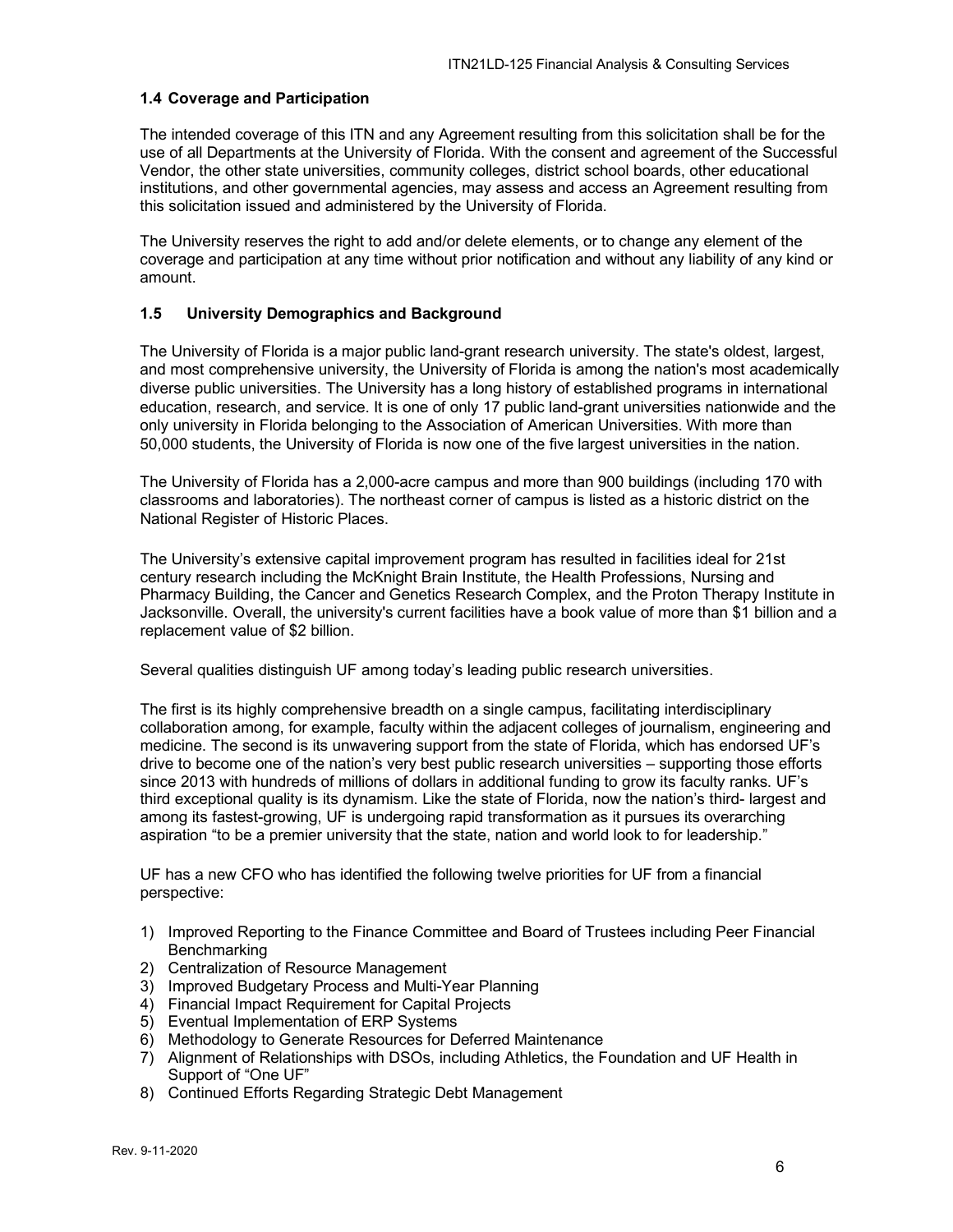- 9) Enhanced Investment of Operating Funds
- 10) Incorporation of a "Step Zero" in CFO Activities to Avoid Business as Usual and Seek Input from the Broad Campus Community
- 11) Report on CFO Efforts to Enhance our Collective Commitment to Diversity
- 12) Support Colleagues for Professional Growth and Creative Ways to Approach Decision Making

There is alignment between these priorities and the potential projects that consultants/firms will be asked to work with UF to solve.

For any additional information about the University of Florida, please visit the University's web page at: [www.ufl.edu.](http://www.ufl.edu/)

# <span id="page-6-0"></span>**2.0 EVALUATION PROCESS AND METHOD OF AWARD**

#### <span id="page-6-1"></span>**2.1 Method of Award**

The evaluation of each response to this ITN will be based on its overall competence, compliance, format, and organization. The Award shall be made to the responsive and responsible vendor whose proposal is determined to be the most advantageous to the University of Florida, taking into consideration the following evaluation criteria listed below. Pricing may be a criterion. However, the University is under no obligation whatsoever to select as most responsive the proposal that demonstrates the lowest pricing.

The contract will consist of the University's ITN, the proposal with any and all revisions, award letter, purchase order, and if needed a signed agreement between the parties, as stated in that agreement.

Vendors whose proposals are not accepted will be notified after a final selection has been made by public posting of the selected proposer(s). This public posting functions as the rejection of all other proposals. This posting will be made to https://procurement.ufl.edu/vendors/schedule-of-bids/

#### **Evaluation Criteria**

Vendor proposals will be evaluated based upon how well each Vendor's plans meet the University's needs. Specific consideration will be given to the following responses in no particular order or weighting:

- Ability of firm to provide needed analysis and/or consulting services; experience providing financial analysis and consulting services to public and/or other higher education institutions, knowledge of Florida and Florida Law
- Resumes of staff providing services to UF
- Financial Proposal
- Willingness to accept UF's Terms & Conditions

#### <span id="page-6-2"></span>**2.2 Selection, Negotiation, Additional Information**

Although the University reserves the right to negotiate with any vendor or vendors to arrive at its final decision and/or to request additional information or clarification on any matter included in the proposal, it also reserves the right to select the most responsive vendor or vendors without further discussion, negotiation, or prior notice. The University may presume that *any proposal is a best-andfinal offer.*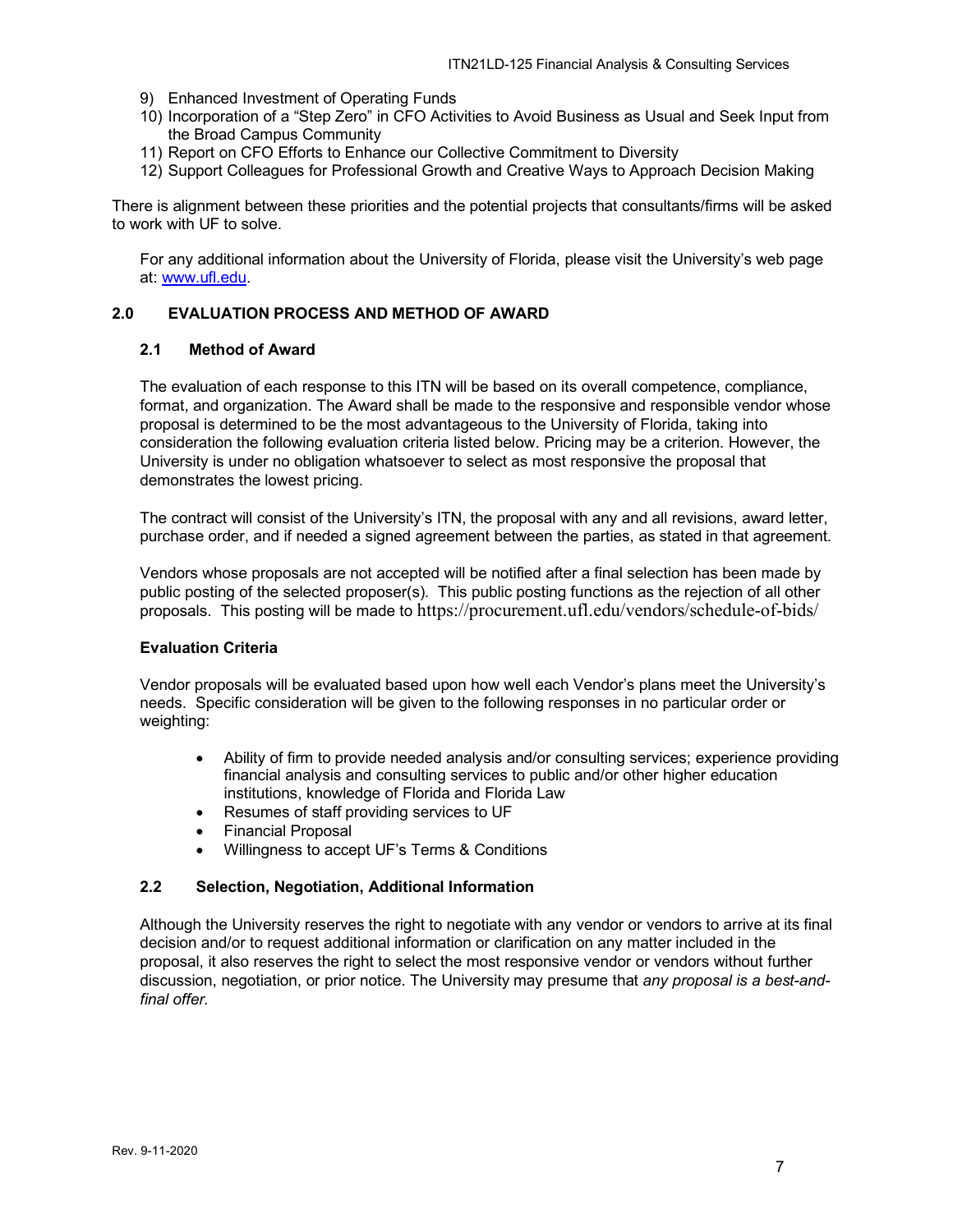# <span id="page-7-0"></span>**2.3 Pre-Award Presentations**

The University reserves the right to require presentation from any and all vendors, in which they may be asked to provide or they may provide information in addition to that provided in their proposals. These presentations, if they occur, may be held in person or via remote technology, such as ZOOM.

# <span id="page-7-1"></span>**2.4 Pre-Award Negotiations**

The University reserves the right to negotiate prior to award with vendors for purpose of addressing the matters set forth in the following list, which may not be exhaustive.

- Resolving minor difference and typographical errors
- Terms and conditions
- Clarifying necessary details and responsibilities
- Emphasizing important issues and points
- Receiving assurances from vendors
- Obtaining the lowest and best pricing agreement

# <span id="page-7-2"></span>**2.5 Vendor Protest Procedure; Notice of Proposal Protest Bonding Requirement**

Any vendor protest to a University decision or intended decision with regard to this ITN is subject to Florida Board of Governors' (BOG) Regulations 18.002 and 18.003. Any vendor who files an action protesting a decision or intended decision shall post at the time of the filing the formal written protest, a bond, payable to the University of Florida, in an amount equal to the lessor of 10% of the estimated value of the protestor's proposal or 10% of the University's estimated expenditure during the contract term:, or \$10,000. The bond shall be conditioned upon the payment of all costs which may be adjudged against the vendor. In lieu of a bond, the University will accept a cashier's check or money order in the amount of the bond.

# <span id="page-7-3"></span>**2.6 Contractual Intent/Right to Terminate and Recommence ITN Process**

The University intends to contract with one or more vendors whose proposal(s) are considered to be in the best interests of the University. However, the University may terminate this ITN process at any time up to notice of award, without prior notice, and without liability of any kind or amount. Further, the University reserves the right to commence one or more subsequent ITN processes seeking the same or similar products or services covered hereunder. In the event of cancellation or termination, the University reserves the right to award the contract to another Offeror, cancel in its entirety, or to request new proposals, whichever is in the best interest of University of Florida.

# <span id="page-7-4"></span>**2.7 Effective Period of Proposals**

Under this ITN, the University shall hold that vendors' responses to this ITN shall remain in effect for a period of ninety (90) days following the closing date, in order to allow time for evaluation, approval, and award of the contract. Any vendor who does not agree to this condition shall specifically communicate in its proposal such disagreement to the University, along with any proposed alternatives. This University may accept or reject such proposed alternatives without further notification or explanation.

# <span id="page-7-5"></span>**2.8 Proposal Acceptance/Rejection**

The University reserves the right to reject any or all proposals. Such rejection may be without prior notice and shall be without any liability of any kind or amount to the University. The University shall not accept any proposal that the University deems not to be in its best interests. The University shall reject proposals submitted after the closing date and time.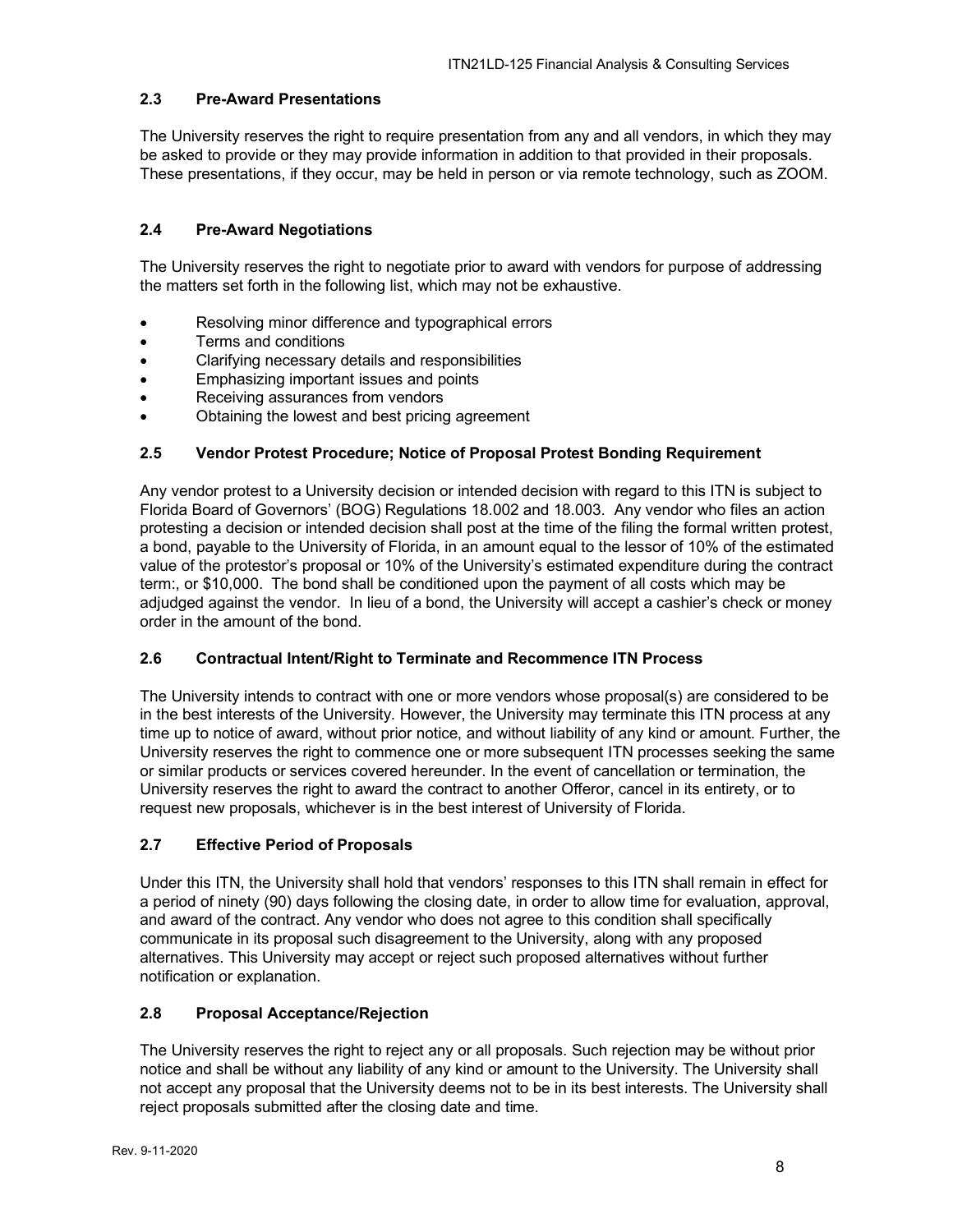# <span id="page-8-0"></span>**2.9 Errors and Omissions in Vendors Proposals**

The University may accept or reject any vendor's proposal, in part or in its entirety, if such proposal contains errors, omissions, or other problematic information. The University may decide upon the materiality of such errors, omissions, or other problematic information.

# <span id="page-8-1"></span>**2.10 Determination of and Information Concerning Vendor's Qualifications**

The University reserves the right to determine whether a vendor has the ability, capacity, and resources necessary to perform in full any contract resulting from this ITN. The University may request from vendors information it deems necessary to evaluate such vendors' qualifications and capacities to deliver the products and/or services sought hereunder. The University may reject any vendor's proposal for which such information has been requested but which the vendor has not provided. Such information may include but is not limited to:

- Financial resources
- Personnel resources
- Physical resources
- Internal financial, operating, quality assurance, and other similar controls and policies
- Resumes of key executives, officers, and other personnel pertinent to the requirements of the ITN
- Customer references
- Disclosures of complaints or pending actions, legal or otherwise, against the vendor
- The University reserves the right to check references with current customers as provided by the vendor and with any customers the University identifies

#### <span id="page-8-2"></span>**2.11 Apparently Conflicting Information Obtained by Vendor**

The University is under no obligation whatsoever to honor or observe any information that may apparently conflict with any provision herein, regardless of whether such information is obtained from any office, agent, or employee of the University. Such information shall not affect the vendor's risks or obligations under a contract resulting from this ITN.

# <span id="page-8-3"></span>**2.12 Rejection of Vendor Counter-offers, Stipulations and Other Exceptions**

Any vendor exception, stipulation, counter-offer, requirement, and/or other alternative term or condition shall be considered rejected unless specifically accepted in writing by the University and thereafter incorporated into any contract resulting from this ITN.

#### <span id="page-8-4"></span>**2.13 Vendor's Need to Use Proprietary Rights of the University**

All information proprietary to the University and disclosed by the University to any vendor shall be held in confidence by the vendor and shall be used only for purposes of the vendor's performance under any contract resulting from this ITN.

# <span id="page-8-5"></span>**2.14 Public Record**

On the earlier of (i) the time the University provides notice of a decision or intended decision, or (ii) 30 days after the final competitive sealed proposals are all opened, whichever occurs earlier, vendor proposals may be disclosed as public record.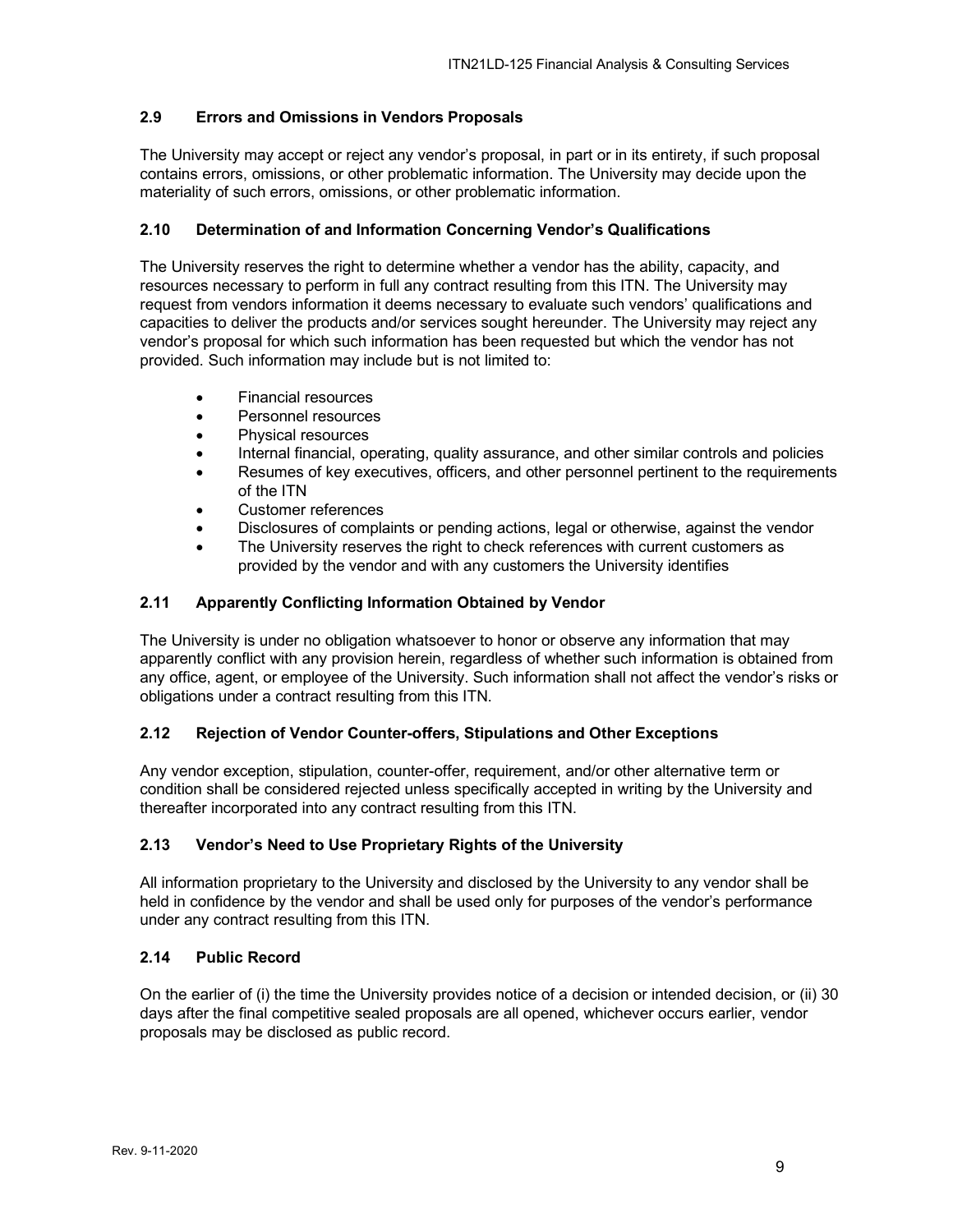# <span id="page-9-0"></span>**3.0 SCHEDULE OF EVENTS**

The following is the tentative schedule that will apply to this ITN, but may change in accordance with the University's needs.

12/3/2020 **Issuance of ITN** 

12/14/2020 Questions/Inquiries Due Reponses to Inquires sent out 1/14/2021, 3pm ET 114/2021, 3pm ET 114/2021, 3pm ET 114/2021, 3pm ET 114/2021<br>
Week of 2/1/2021 Week of 2/1/2021 Vendor presentation/negotiations Intended award

# <span id="page-9-1"></span>**3.1 Pre-Proposal Conference – N/A**

#### <span id="page-9-2"></span>**3.2 Pre-Proposal Site Visit – N/A**

# <span id="page-9-3"></span>**3.3 Special Accommodations**

If special accommodations are needed in order to attend a pre-proposal meeting or a proposal opening, contact Lisa Deal or email [Procurement@ufl.edu](mailto:Procurement@ufl.edu) three (3) business days prior to proposal opening.

# <span id="page-9-4"></span>**4.0 PROPOSAL RESPONSE AND PREPARATION INSTRUCTIONS**

Proposals must be delivered sealed and addressed to: University of Florida Procurement Services 971 Elmore Drive Gainesville, FL 32611-5250 ITN21LD-125

on or prior to 1/14/2021, 3pm ET

#### **The above address is a valid campus address for any courier service.**

It is the vendor's responsibility to assure that the proposal is delivered at the proper time and place of the proposal opening. Proposals which for any reason are not so delivered will not be considered. The University shall not accept proposals received by facsimile or email. The University shall, at the specified closing date and time, open all proposals that are otherwise in order. The University will allow interested parties to attend such opening for purposes of identifying which vendors have responded. The University will make no immediate decision at such time, and there will be no disclosure of any information contained in any proposal until the earlier of (i) the time University provides notice of a decision or intended decision, or (ii) 30 days after the final competitive sealed proposals are all opened, whichever occurs earlier, at which time the vendor proposals become public record. When multiple solicitations have been scheduled to open at the same date and time, the University will open solicitations that have interested individuals present in sequential order by solicitation number. The University will hold unopened any proposals received after the closing date and time, and will not consider such proposals. The University reserves the right to retain or dispose of such proposals at its discretion; however, the University may return such proposals to their related vendors, but only at such vendor's request and at no cost or expense whatsoever to the University.

If only one proposal is received, Procurement may delay the opening in order to determine why other vendors did not respond and to encourage other vendors to respond.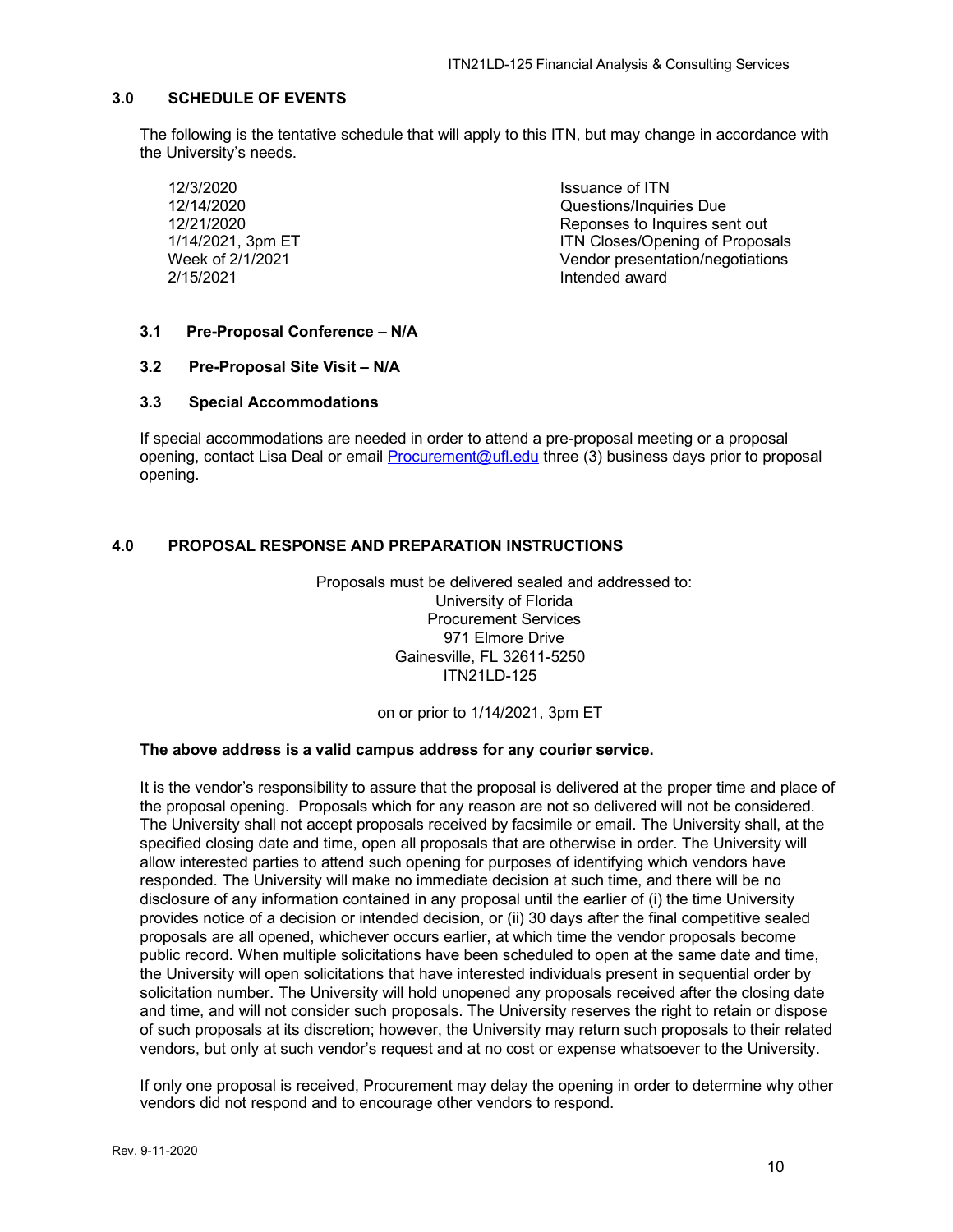# <span id="page-10-0"></span>**4.1 Proposal Format Organization**

Original proposal and all copies must be on 8-½ x11 text weight paper, double-sided, using binding tabs that will facilitate the distribution and evaluation of the proposals. Proposals should be printed when possible on paper containing a high level of post-consumer recycle content. Proposals should conform to the tabbed format below as well as the requirements of sections 4.1.2, 4.1.3 and 4.1.4.

# <span id="page-10-1"></span>**4.1.1 Response Format**

- Submit one (1) hardcopy original of the initial response and one copy on PC compatible media (CD/DVD or USB flash drive), preferably in Word® and/or Excel®. The original hardcopy response must contain the signature of the authorized person signing the proposal. If there are any difficulties providing an electronic copy with the submittal, contact Procurement in advance of submission.
- The outer carton of the response must display clearly and conspicuously the following identifying information, The ITN number, name and due date and is sealed; submit one (1) original and 2 copies of the vendor's proposal in hard copy form.
- The offer's response must include the information and required submittals described, tabbed and numbered as shown below, with all information appearing in the Tab in which it was requested.
- Questions and requests for information may not be rearranged, regrouped, or divided in any way.
- All information and required submittals requested need to be in both hardcopy and electronic and included in the written response.

#### *Failure to adhere to this condition may cause a response to be rejected without further evaluation.*

- Information submitted that is not requested by the University may be considered to be supplemental, not subject to evaluation by the committee members.
- If there is any information or required submittals which due to size or binding cannot be incorporated following the proper tab, the vendor must provide information following the numbered tab, telling the evaluator where the information can be found in the response.
- Tabular / Paginated Format:
	- o **Tab 1**: Completed and signed Certification of Proposal form and signed and completed acknowledgement forms for any addenda issued.
	- o **Tab 2**: Listing of the individuals who would be assigned to the work (could be different for each segment) and their relevant experience including dates. Also include contact name(s) and title(s) of the individual(s) responsible for the company's proposal and negotiation during this ITN process. Please include the Organizational chart beginning with your account management team through CEO of your company
	- o **Tab 3**: Please begin by indicating which services from the Scope of Work you are responding to, see Exhibit A. You may group responses together. Then, for each service include the following:
		- $\circ$  A discussion of how you believe your firm can be most helpful in assisting UF with that scope of work/project
		- $\circ$  Examples of how your firm has successfully performed similar services for other higher education services, with a particular emphasis on institutions similar to UF (references provided in Tab 4). Include reference to knowledge of State of Florida and relevant laws
		- o Any suggestions or recommendations you have about what UF might consider to fulfill the service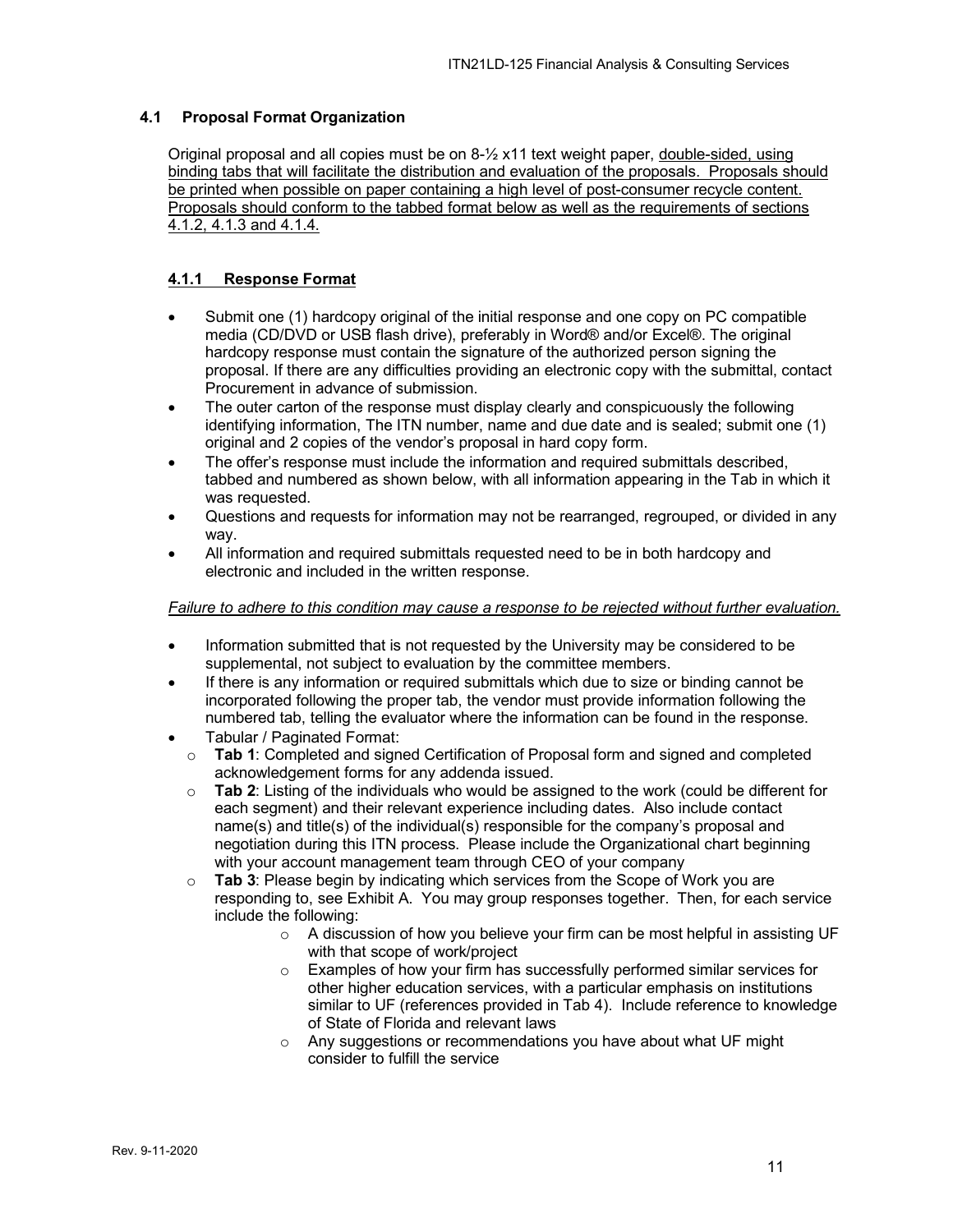- o **Tab 4:**, Please provide a list of the company projects/customers similar in size and scope to the services described in the ITN, both current and past customers. This list must include the name, address, telephone, and email address of the client contract administrator. If possible, list examples of services rendered in the State of Florida, particularly within institutions of higher learning.
- o **Tab 5**: Please describe any other creative ideas from your firm where there is opportunity to provide "best value" or expand UF goals and mission for teaching and service, diversity and inclusion (with a focus on small businesses – see 6.17) or sustainability (see 6.19).
- o **Tab 6:** Financial proposal Fee approach It is understood that it is difficult to include a specific fee given the lack of specificity for each item. UF will consider factors other than fee in selection, but fee is a consideration. Please describe the fee structure for services for each kind of project and any minimum requirements. Consider providing a fee structure that provides an hourly rate by position title, which after estimating hours, could be used as a basis for determining a fixed fee structure. Travel fees not incorporated into fixed fee or hourly rates must be billed in accordance with Florida Statue 112.061. UF prefers inclusive rate structures which do not include office and other expenses billed separately. Please include whether 3<sup>rd</sup> party services are "passed through" with, or without markup. If there is a markup, provide what percentage is added to  $3<sup>rd</sup>$  party invoices. Information could be provided in Tab 3 on Exhibit A.
- o **Tab 7**: Provide an itemized list of concerns with University terms and conditions and, where appropriate, suggest preferred alternate language. UF will not negotiate terms not identified at the time of submittal.

# <span id="page-11-0"></span>**4.1.2 Number of Proposal Copies to be Furnished**

Submit one (1) hardcopy original of the initial response and one copy on PC compatible media (CD/DVD or USB flash drive), preferably in Word® and/or Excel®, along with two (2) hardcopies each marked "Copy".

# <span id="page-11-1"></span>**4.1.3 Bindings and Marking**

Vendors shall ensure that the original and each copy are individually bound. When submitting more than one (1) proposal, vendors shall ensure that units are clearly marked; for example, as "Original of Proposal One", "Copy One of Proposal One", "Original of Proposal Two", "Copy One of Proposal Two", and so on.

# <span id="page-11-2"></span>**4.1.4 Marking of Envelopes**

Vendors shall ensure that the outer carton of the response must display clearly and conspicuously the following identifying information: ITN21LD-125, Opening date and time: 1/14/2021, 3pm

# <span id="page-11-3"></span>**4.1.5 Proposal Costs**

The University is not liable in any manner or to any extent for any cost or expense incurred by any vendor in the preparation, submission, presentation, or any other action connected with proposing or otherwise responding to this ITN. Such exemption from liability applies whether such costs are incurred directly by the vendor or indirectly through the vendor's agents, employees, assigns or others, whether related or not to the vendor.

#### <span id="page-11-4"></span>**4.1.6 Faxes or Emails Not Accepted**

The University shall not accept proposals received by fax or email.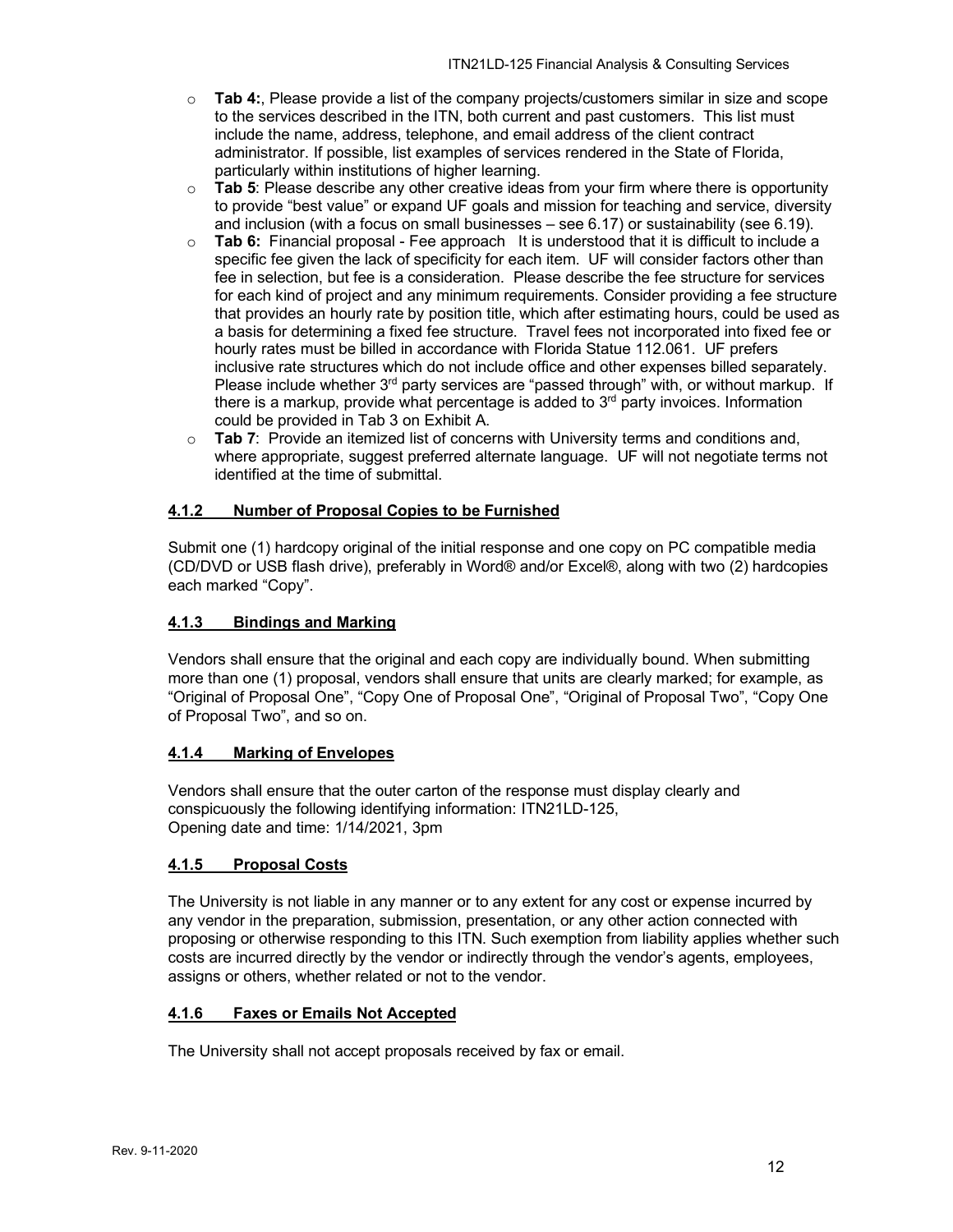# <span id="page-12-1"></span><span id="page-12-0"></span>**4.2 Requirements of Proposer for Response**

### **4.2.1 Original ITN Document**

Procurement Services shall retain the ITN, and all related terms and conditions, exhibits and other attachments, in original form in an archival copy. Any modification of these, in the vendor's submission, is grounds for immediate disqualification.

### <span id="page-12-2"></span>**4.2.2 Vendor's Understanding of the ITN**

In responding to this ITN, the vendor accepts the responsibility fully to understand the ITN in its entirety, and in detail, including making any inquiries to the University as necessary to gain such understanding. The University reserves the right to disqualify any vendor who demonstrates less than such understanding. Further, the University reserves the right to determine, at its sole discretion, whether the vendor has demonstrated such understanding. Related to this, the University's right extends to cancellation of award if award has been made. Such disqualification and/or cancellation shall be at no fault, cost or liability whatsoever to the University.

### <span id="page-12-3"></span>**4.2.3 University Provides Information in Good Faith without Liability**

All information provided by the University in this ITN is offered in good faith. Individual items are subject to change at any time. The University makes no certification that any item is without error. The University is not responsible or liable for any use of the information, or for any claims attempted to be asserted there from.

# <span id="page-12-4"></span>**4.2.4 Verbal versus Written Communication**

Verbal communication shall not be effective unless formally confirmed in writing by the specified University Procurement staff in charge of managing this ITN's process. In no case shall verbal communication override written communication.

## <span id="page-12-5"></span>**4.2.5 Questions, Communications and Inquires between the University and Vendors**

Vendor inquiries, questions and requests for clarification related to this ITN are to be directed, in writing, to:

> University of Florida Procurement Services 971 Elmore Drive Gainesville, FL 32611-5250

Attn: Lisa S. Deal Telephone No: 352/392-1331 E-mail Address: LSD@ufl.edu

Applicable terms and conditions herein shall govern communications and inquiries between the University and vendors, as they relate to this ITN.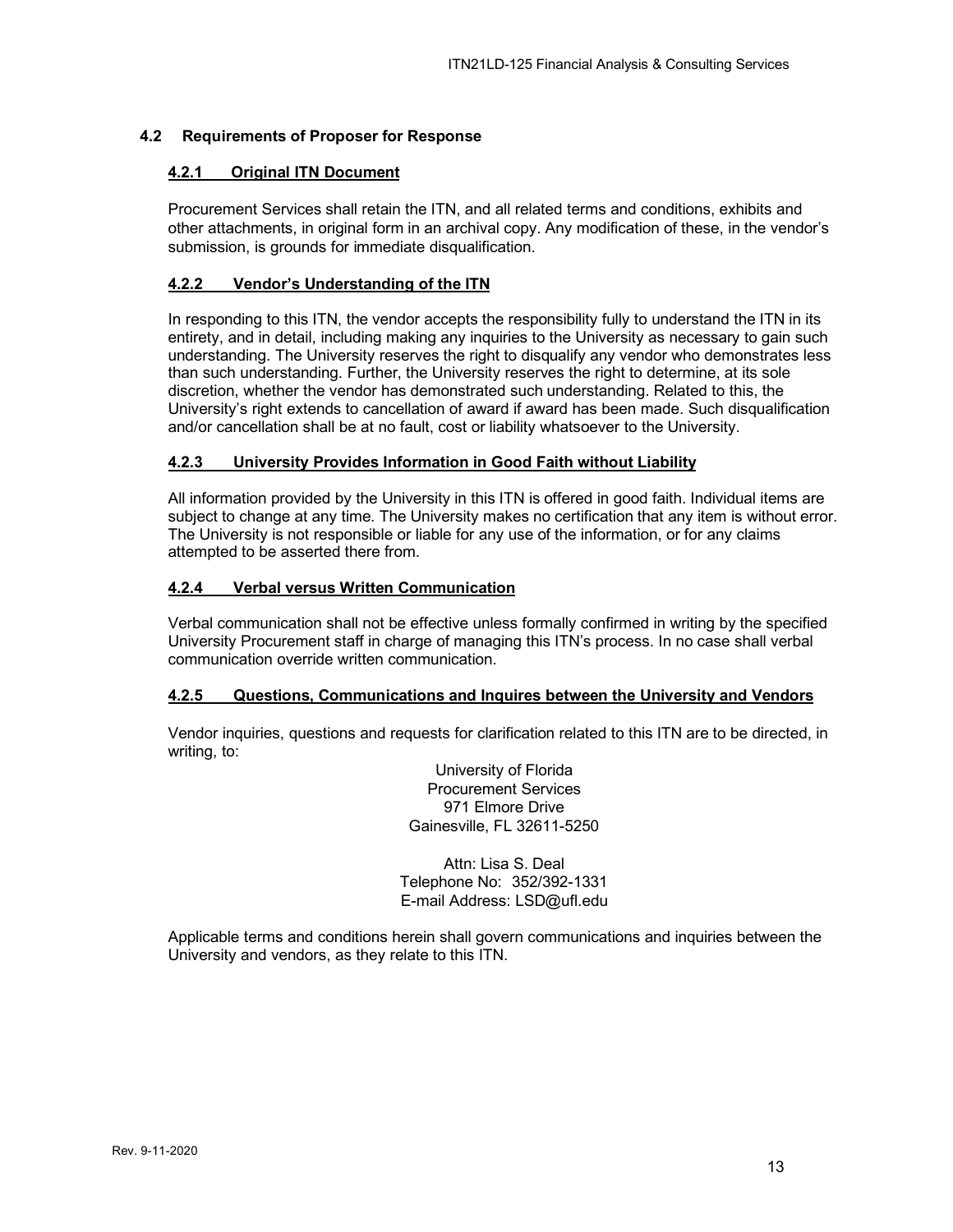**Informal communications** shall include, but are not limited to, requests from/to vendors or vendors' representatives of any kind or capacity, to/from any University employee or representative of any kind or capacity, with the exception of Procurement Services, for information, comments, speculation, etc. Inquiries for clarifications and information that will not require addenda may be submitted verbally to the Procurement Staff named, above, at any time.

**Formal communications** shall include but are not limited to the following.

• Questions concerning this ITN must be submitted in writing, and be received prior to 12/14/2020.

• Errors and omissions in this ITN and enhancements. Vendors shall bring to the University's attention any discrepancies, errors, or omissions that may exist within this ITN. Vendors shall recommend to the University any enhancements in respect to this ITN, which might be in the University's best interests. These must be submitted in writing and be received prior to 12/14/2020.

• Inquiries about technical interpretations must be submitted in writing, and be received prior to 12/14/2020.

• Inquiries for clarifications/information that will not require addenda may be submitted verbally to the Procurement Staff named above at any time during this process.

- Verbal and/or written presentations and pre-award proposals under this ITN.
- Addenda to this ITN.

Informal communications shall cease on the date of distribution of this ITN and formal communications shall commence. On the date that the University completes the award process for this ITN and executes the resulting contract with the successful Vendor, informal communications may resume and formal communications must cease.

### <span id="page-13-0"></span>**4.2.6 Addenda and the University's Response to Communications from Vendor**

The University will make a good-faith effort to provide a written response to each question or request for clarification that requires addenda within five (5) University business days or by the date that responses to questions are communicated.

#### *All addenda will be posted to our web site only:*

<https://procurement.ufl.edu/vendors/schedule-of-bids/>

#### • *Vendors who want the addenda supplied to them in another form must notify the Procurement Staff listed in Section 4.2.5 above of that request. Otherwise, it will be the vendor's responsibility to check the web site for any additional information and addenda concerning this ITN.*

The University will not respond to any questions/requests for clarification that require addenda, if received by the University after 12/14/2020.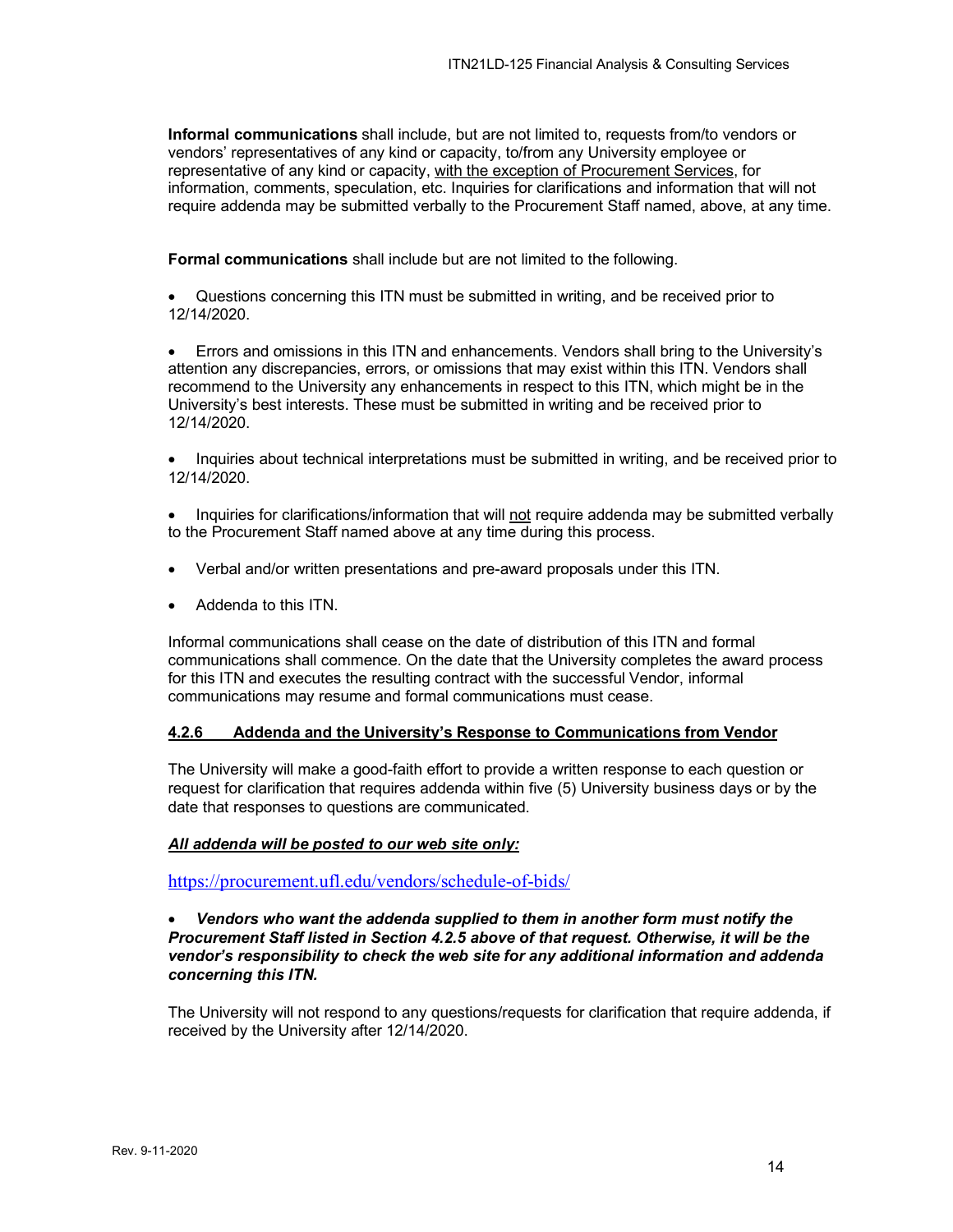# <span id="page-14-0"></span>**4.2.7 Pricing and/or Revenue Proposal**

Vendors shall indicate pricing and/or revenue offers in the appropriate spaces and/or areas provided in this ITN. Vendors shall ensure that any departure from this condition results in an offer that is clearly cross-referenced to the applicable sections within this ITN. For any material departure from this condition, vendors shall provide clear and unambiguous explanations how the departure relates in detail to the applicable sections within this ITN. If the vendor responds with an "All or None" proposal, it shall be clearly and unambiguously marked as such.

The University may presume and hold as the vendor's final offer all pricing and/or revenue offerings, whether stated as amounts or percentages, and/or whether or not offered on an all-ornone basis, if not specified by the vendor. The University may accept or reject in part or entirely the vendor's pricing and/or revenue offerings when such offerings are not on an all-or-none basis. The University prohibits the changing of pricing and/or revenue proposals after the ITN closing date and time. Unless otherwise specifically proposed by the vendor, the University reserves the right to hold such pricing and/or revenue proposal as effective for the entire intended contract term. The University may prescribe the manner and method by which pricing and/or revenue offerings shall be communicated in the vendor's proposal. The University may reject any proposal in which the pricing and/or revenue offering does not conform to such prescribed manner and method.

# <span id="page-14-1"></span>**4.2.8 Revisions to the ITN**

The University may revise any part of this ITN for any reason by issuing addenda. The University will communicate additional information and addenda to this ITN by posting them on our web site.

<https://procurement.ufl.edu/vendors/schedule-of-bids/>

### • **Vendors that want the revisions supplied to them in another way must notify the Procurement Staff listed in this document of that request. Otherwise, it will be the vendor's responsibility to check the web site for any additional information and addenda concerning this ITN.**

Vendors are responsible for the information contained in such addenda, whether or not they acknowledge receipt. The University is under no obligation to communicate such addenda to vendors who notify the University that they will not be responding this ITN. The University may determine whether an addendum will be considered as part of this ITN and/or as part of any contract resulting there from. The University shall reject vendors' responses to addenda if such responses are received after the ITN closing date and time.

#### <span id="page-14-2"></span>**4.2.9 Attention to Terms and Conditions**

Vendors are cautioned to thoroughly understand and comply with all matters covered under the Terms and Conditions section of this ITN. The successful Vendor is expected to enter into a form of agreement. The University agreement terms and conditions included in this ITN are intended to be incorporated into this agreement. PROPOSALS THAT ARE CONTINGENT UPON ANY CHANGES TO THESE TERMS AND CONDITIONS MAY BE DEEMED TO BE NON-RESPONSIVE AND MAY BE REJECTED (within the University's sole discretion).

#### <span id="page-14-3"></span>**4.2.10 Required Signature**

The University may reject any vendors' response if it is not signed as indicated and/or required by the areas, spaces, or forms provided within this ITN.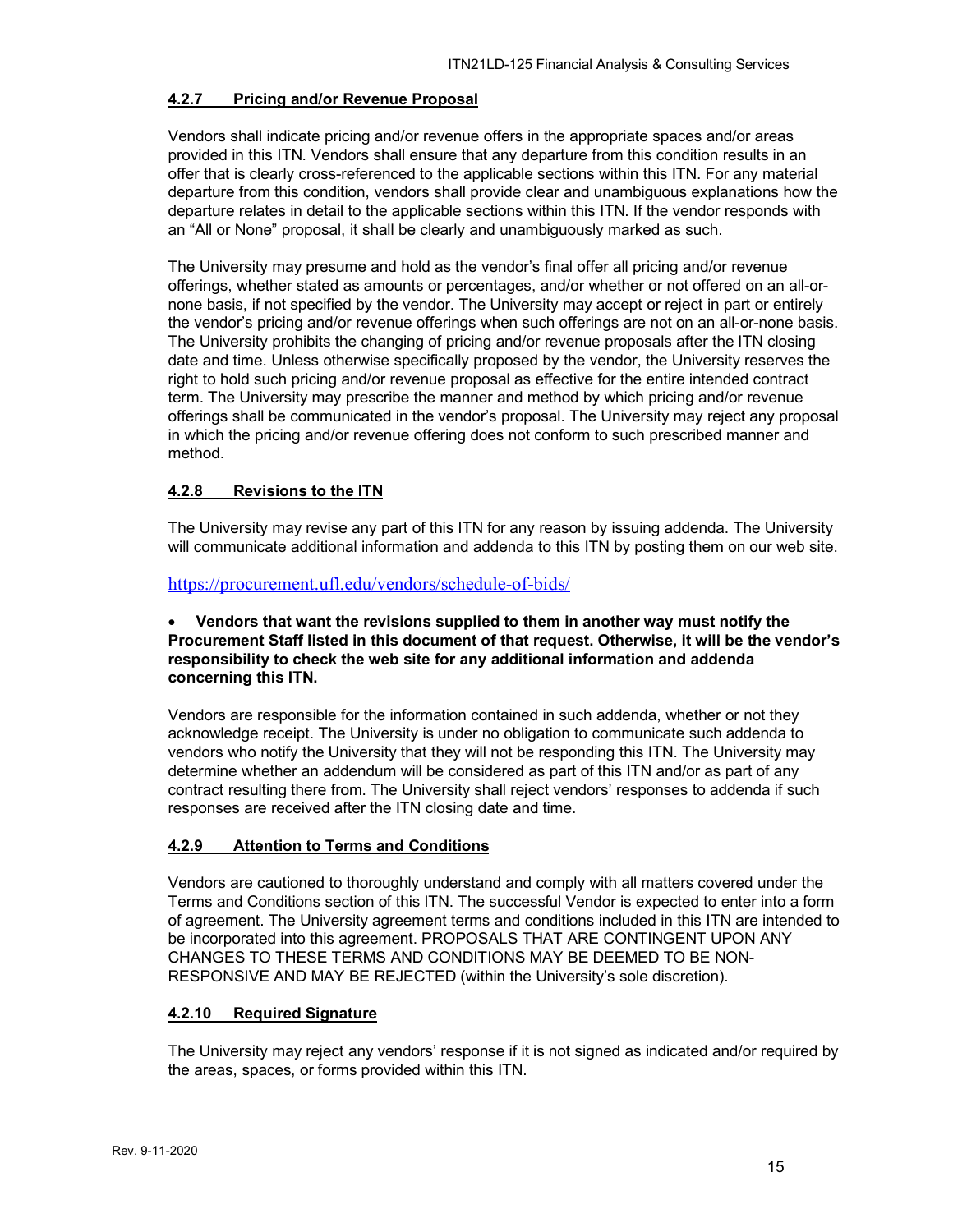### <span id="page-15-0"></span>**4.2.11 Authority to Negotiate**

Representatives of the vendor(s) selected to participate in oral negotiation(s) shall be first required to submit written authorization from the company CEO or CFO attesting to the fact that the company's lead negotiator is authorized to bind the company to the terms and conditions agreed to during negotiations and as contained in the vendor's best and final offer. The provision of such authorization shall be a prerequisite to continuation in the ITN process. The University shall not enter into extensive contract negotiations with the selected vendor(s) after the negotiation process has been completed. If the University determines that a company awarded a contract based on this ITN does not honor all aspects of the agreement reached during the negotiations in the best and final offer, the University reserves the right to immediately cancel the award, and to place the company on the University's suspended vendor list.

Company negotiators must enter the negotiations prepared to speak on behalf of the vendor's company. The University reserves the right to immediately terminate negotiations with any company whose representatives are not empowered to, or who will not, make decisions during the negotiation session. Vendors are reminded that the University may elect not to solicit a best and final offer from any company whose representative(s) have been unable or unwilling to commit to decisions reached during the verbal negotiation process.

# <span id="page-15-1"></span>**4.2.12 Collusion Prohibited**

In connection with this ITN, vendor collusion with other vendors or employees thereof, or with any employee of the University, is prohibited and may result in vendor disqualification and/or cancellation of award. Any attempt by the vendor, whether successful or not, to subvert or skirt the principles of open and fair competition may result in vendor disqualification and/or cancellation of award. Such disqualification and/or cancellation shall be at no fault or liability whatsoever to the University.

# <span id="page-15-2"></span>**4.2.13 Improper Business Relationships/Conflict of Interest Prohibited**

In connection with this ITN, each vendor shall ensure that no improper, unethical, or illegal relationships or conflict of interest exists between or among the vendor, the University, and any other party to this ITN. The University reserves the right to determine the materiality of such relationships, when discovered or disclosed, whether intended or not; and to decide whether or not vendor disqualification and/or cancellation of award shall result. Such disqualification and/or cancellation shall be at no fault or liability whatsoever to the University.

#### <span id="page-15-3"></span>**4.2.14 Corrections, Changes, and Providing Information on Forms within the ITN**

Vendors shall ensure that an authorized individual initials each correction using pen and ink. Vendors shall use pen and ink or typewriter in providing information directly on pages, or copies thereof, contained within this ITN.

#### <span id="page-15-4"></span>**4.2.15 Performance and Payment Bond – N/A**

#### <span id="page-15-5"></span>**4.2.16 Anti-Kickback**

In compliance with FAR 52.203-7, the University has in place and follows procedures designed to prevent and detect violations of the Anti-Kickback Act of 1986 in its operations and direct business relationships.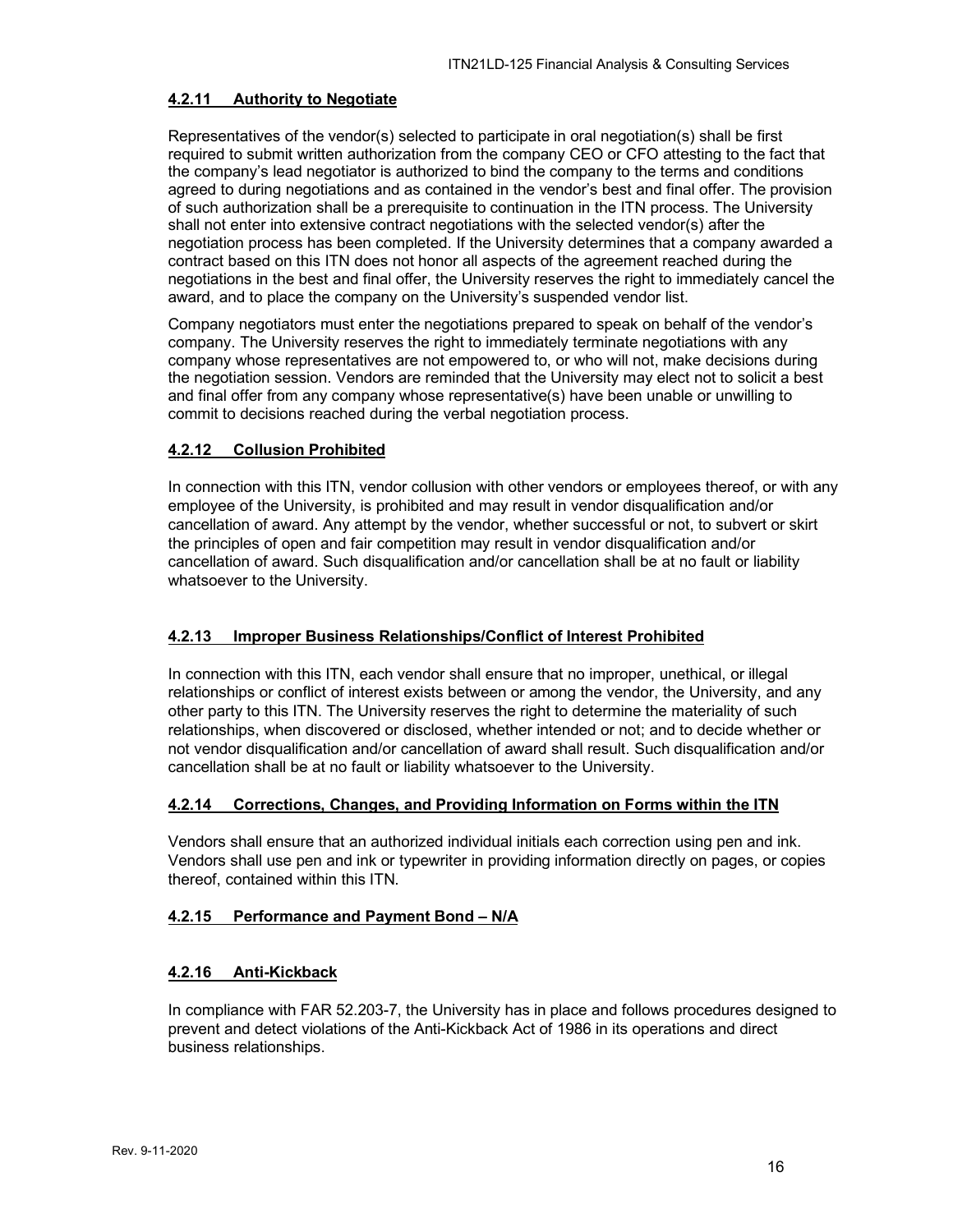### <span id="page-16-0"></span>**4.2.17 Withdrawal of ITN**

Vendors may withdraw their proposals any time prior to the ITN closing date. Vendors may request to withdraw their proposals after the ITN closing date and time prior to selection and notice of award. The University shall have sole authority to grant or deny such a request. In the event the University grants such a request, it may withhold issuing future ITN's to such vendors.

# <span id="page-16-1"></span>**4.2.18 University's Right to Use Vendor's Ideas/Proprietary Information**

**If the vendor needs to submit proprietary/trade secret information with the proposal, the vendor shall ensure that it is enclosed in a separate envelope from the proposal and that it is clearly designated and conspicuously labeled as such.** Vendors who submit responses with information noted as proprietary may be asked to substantiate why the information is proprietary or is otherwise exempt from a public records request under Florida Law.

Selection or rejection of the proposal shall not affect the University's right of use. Provided, however, that the University will, in good faith, honor any vendor information that is clearly designated and conspicuously labeled as proprietary when the University concurs that the information is proprietary, and that trade secrets or other proprietary data contained in the proposal documents shall be maintained as confidential in accordance with procedures promulgated by the Procurement Staff and subject to limitations in Florida or Federal law. Pricing information cannot be considered proprietary. The University shall not be liable in any manner or in any amount for disclosing proprietary information if such information is not clearly so designated and conspicuously so labeled. The University shall likewise not be liable if it did not know or could not have reasonably known that such information was proprietary.

Should a request be made of the University for access to the information designated confidential or trade secret by the bidder and, on the basis of that designation, the University denies the request, the bidder may be responsible for all legal costs necessary to defend such action if the denial is challenged in a court of law.

# <span id="page-16-2"></span>**5.0 DEFINITIONS**

#### <span id="page-16-3"></span>**5.1 Agreement/Contract**

All types of agreements entered into by the University of Florida, regardless of what they may be called, for the procurement of materials, services or construction, or the disposal of materials. Meaning is interchangeable.

#### <span id="page-16-4"></span>**5.2 Customer**

Unless otherwise implied by the context of the specific provision within this ITN, "Customer" means a customer of the vendor, other than the University.

#### <span id="page-16-5"></span>**5.3 May, Should**

Indicates something that is not mandatory, but permissible, recommended, or desirable.

# <span id="page-16-6"></span>**5.4 Must, Shall, Will**

Indicates a mandatory requirement. Failure to meet these mandatory requirements may result in rejection of your proposal as non-responsive.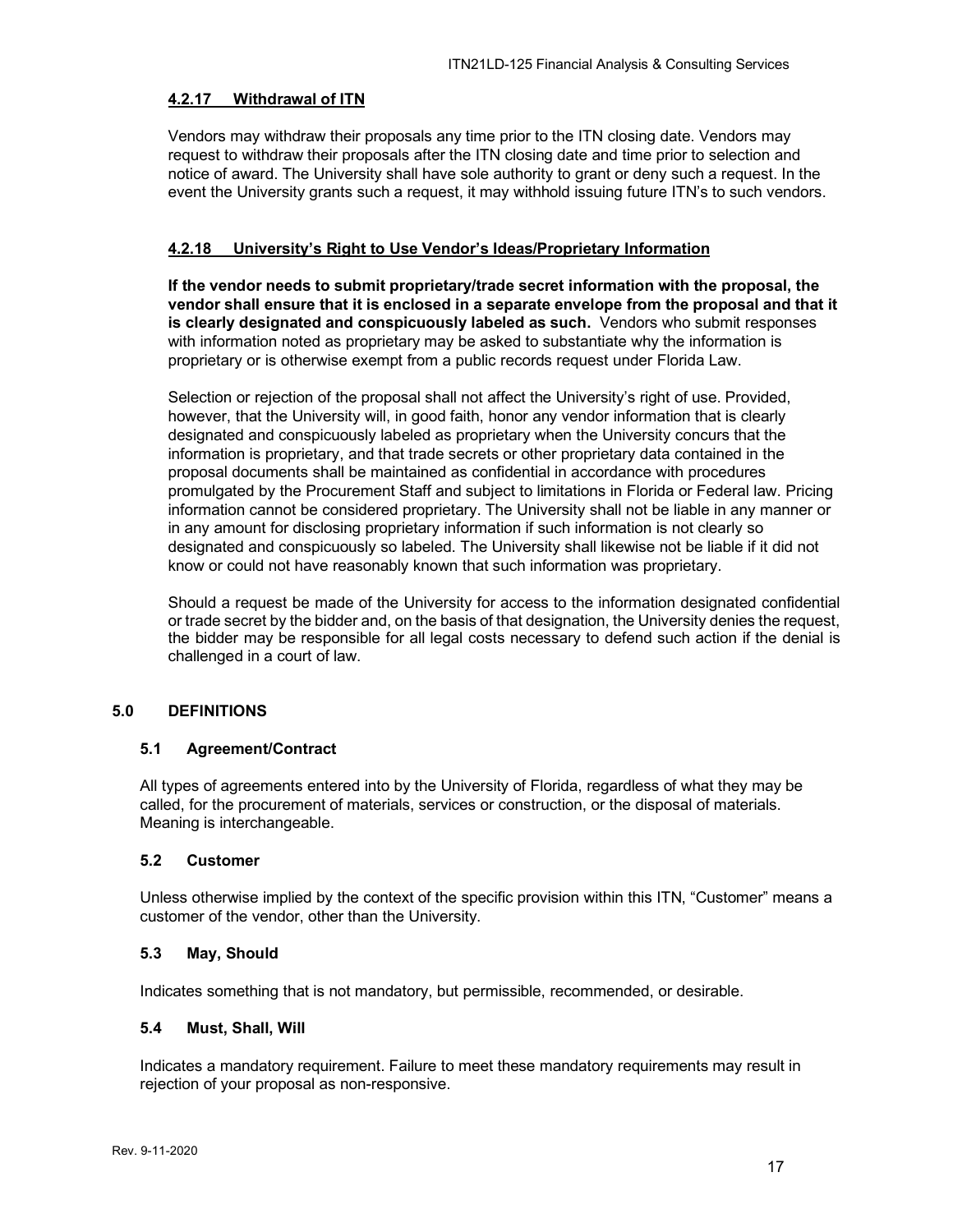# <span id="page-17-0"></span>**5.5 Proposal**

The entirety of the vendor's responses to each point of this ITN, including any and all supplemental offers or information not explicitly requested within this ITN.

# <span id="page-17-1"></span>**5.6 Proprietary / Trade Secret Information**

Information held by the owner that if released to the public or anyone outside the owner's organization, would be detrimental to its interests. It is an issue of fact rather than opinion. Pricing and/or revenues cannot be considered a trade secret/proprietary.

# <span id="page-17-2"></span>**5.7 Provider**

Any entity responding to this ITN, or, if selected, the vendor entering into a contract with University.

#### <span id="page-17-3"></span>**5.8 Invitation to Negotiate (ITN)**

A competitive negotiation process. It is not to be confused with an Invitation to Bid (ITB), in which goods or services are precisely specified and price is substantially the only competitive factor. This ITN provides the University the flexibility to negotiate to arrive at a mutually agreeable relationship. Price will be considered, but will not be the only factor of evaluation.

#### <span id="page-17-4"></span>**5.9 Respondent**

Any entity responding to this ITN, or, if selected, the vendor entering into a contract with University.

#### <span id="page-17-5"></span>**5.10 Response**

Same as Proposal

#### <span id="page-17-6"></span>**5.11 Successful Vendor**

Any entity responding to this ITN, or, if selected, the vendor entering into a contract with University.

#### <span id="page-17-7"></span>**5.12 Supplement Agreement**

Any supplement terms and conditions agreed to by the parties in writing taking precedence over all other documents governing the transaction.

#### <span id="page-17-8"></span>**5.13 Supplier**

Any entity responding to this ITN, or, if selected, the vendor entering into a contract with University.

#### <span id="page-17-9"></span>**5.14 University of Florida, UF or University**

Same as The University of Florida Board of Trustees, a public body corporate of the State of Florida; throughout the document the term UF, University and University of Florida is used interchangeably.

#### <span id="page-17-10"></span>**5.15 Vendor**

Any entity responding to this ITN, or, if selected, the vendor entering into a contract with University.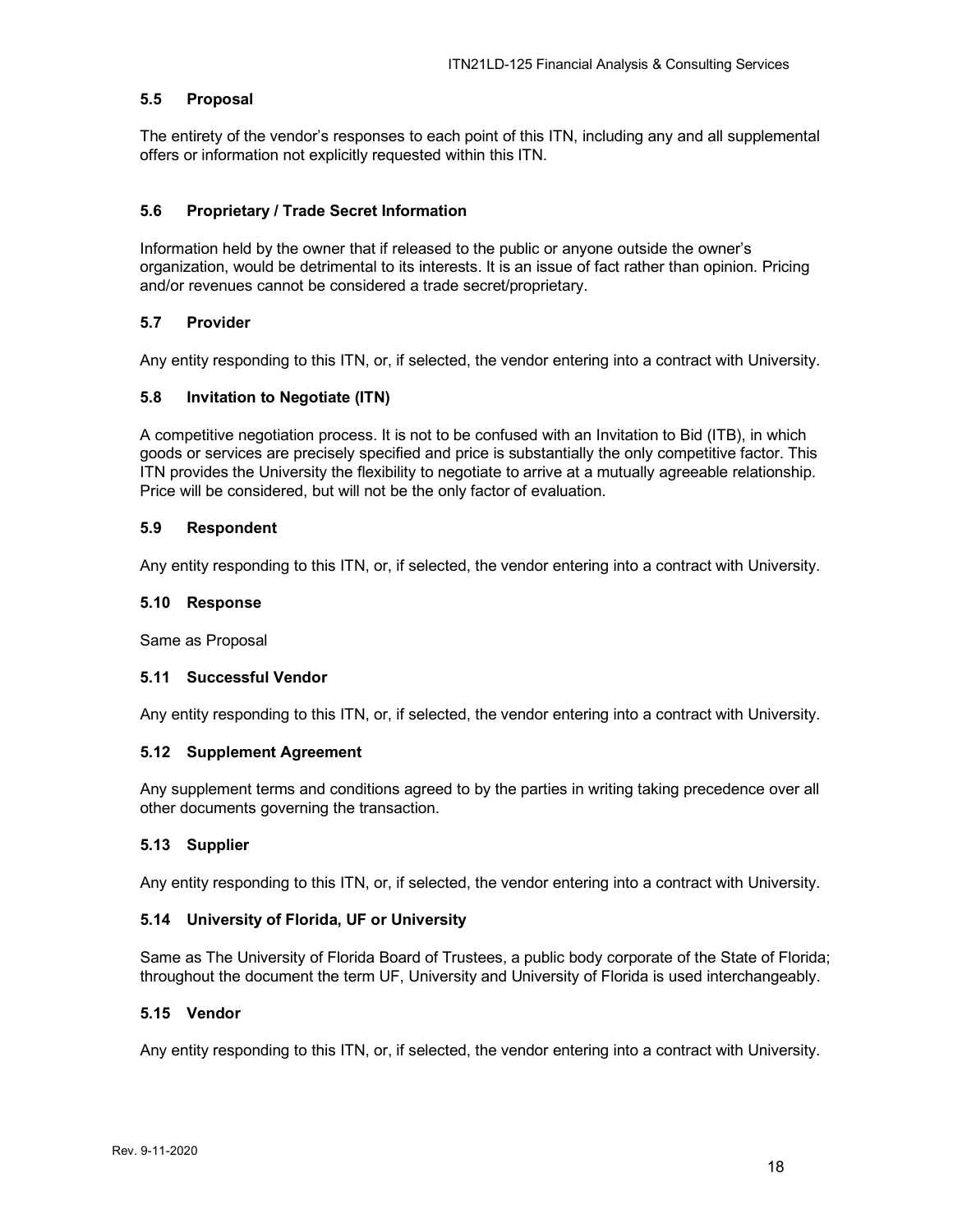#### <span id="page-18-0"></span>**5.16 Vendor's Proposal**

Same as Proposal

# <span id="page-18-1"></span>**5.17 Vendor's Response**

Same as Proposal

# <span id="page-18-2"></span>**6.0 AGREEMENT TERMS AND CONDITIONS**

The following are the Terms and Conditions that will become part of any Agreement consummated between the University and the Successful Vendor. The Successful Vendor will be expected to execute an Agreement containing the provisions set forth in this section, or substantially similar provisions as University deems prudent or necessary. This list of provisions is not exhaustive or indicative of every provision that may be contained in the Agreement, but rather identifies particular terms and conditions of which the vendor should be aware. In the event of a conflict between any provisions contained in any of the documents governing this transaction, the following shall be the order of precedence: Agreement; Invitation to Negotiate; Proposal.

# <span id="page-18-3"></span>**6.1 Actions of Successful Vendor**

The University is under no obligation whatsoever to be bound by the actions of any Successful Vendor with respect to third parties. The Successful Vendor is not a division or agent of the University.

# <span id="page-18-4"></span>**6.2 Advertising**

The Successful Vendor shall not advertise or publish information concerning the Agreement without prior written consent of the University. The University shall not unreasonably withhold permission.

#### <span id="page-18-5"></span>**6.3 Americans with Disabilities Act**

The Successful Vendor shall comply with all applicable provisions of the Americans with Disabilities Act and applicable federal regulations under the act.

#### <span id="page-18-6"></span>**6.4 Certification**

By signature on the "Proposal Certification" form included under Section 7.0, the Vendor certifies that the submission on the proposal did not involve collusion or other anti-competitive practices. The Vendor has not given, offered to give, nor intends to give at any time hereafter any economic opportunity, future employment, gift, loan, gratuity, special discount, trip, favor, or service to a public servant in connection with the submitted proposal. In addition, Vendor certifies whether or not an employee of the University has, or whose relative has, a substantial interest in any Agreement subsequent to this ITN. Vendor also certifies their status with regard to debarment, or suspension by any federal entity.

Failure to provide a valid signature affirming the stipulations required by this clause shall result in the rejection of the submitted proposal and, if applicable, any resulting Agreement. Signing the certification with a false statement shall void the proposal and, if applicable, any resulting Agreement. Any resulting Agreement may be subject to legal remedies provided by law. Vendor agrees to promote and offer to the University only those services and/or materials as stated in and allowed for under resulting Agreement(s).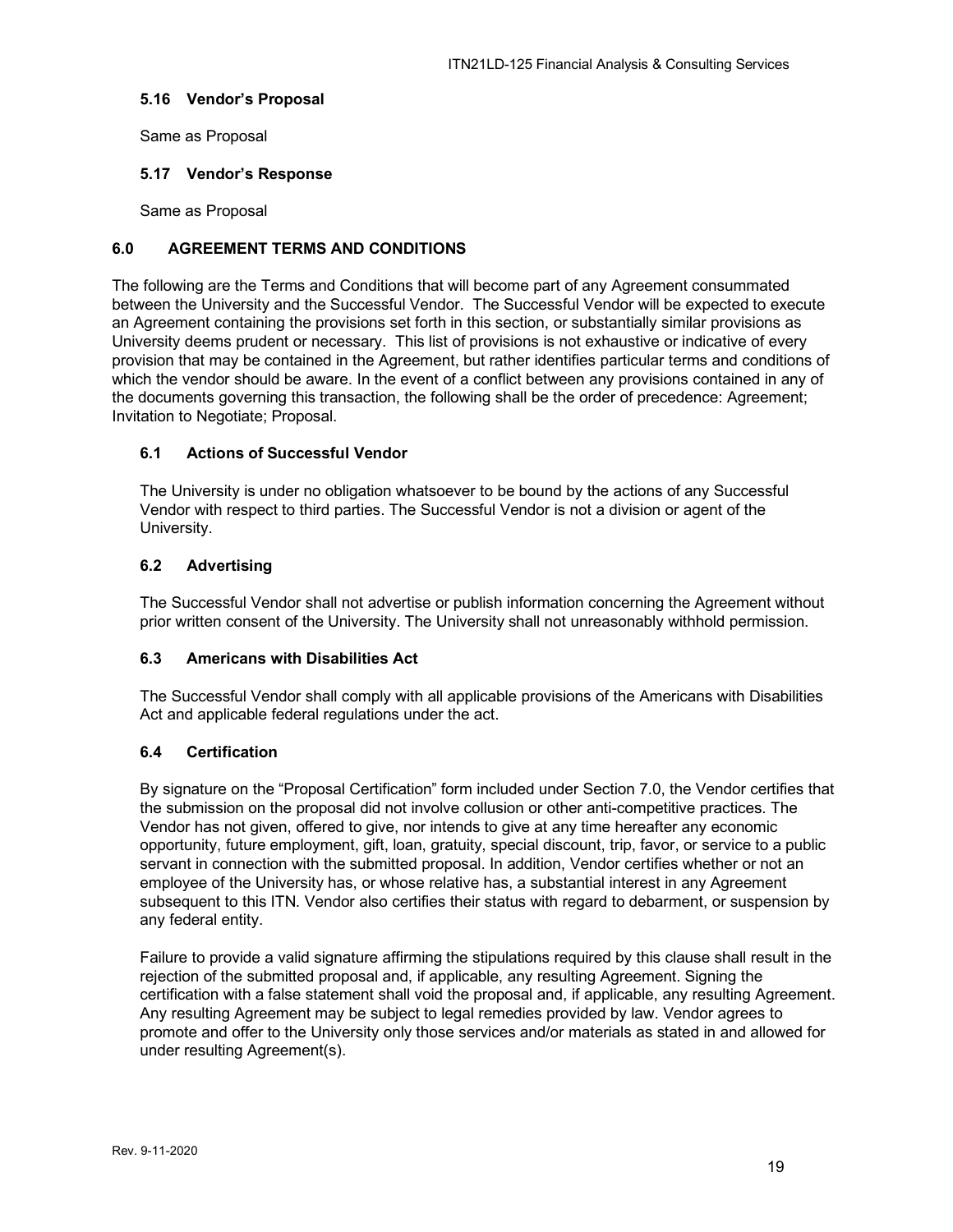# <span id="page-19-0"></span>**6.5 Conflict of Interest**

The award hereunder is subject to the provisions of Chapter 112, F.S. Vendors must disclose with the proposal the name of any officer, director, or agent who is also an employee of the University of Florida. Further, all Vendors must disclose the name of any University employee who owns, directly or indirectly, an interest of five percent (5%) or more in the Vendor's firm or any of its branches.

# <span id="page-19-1"></span>**6.6 Discrimination**

An entity or affiliate who has been placed on the discriminatory list may not submit a bid on a contract to provide goods or services to a public entity, may not submit a bid on a contract with a public entity for the construction or repair of a public building or public work, may not submit proposals on leases of real property to a public entity, may not award or perform work as a Vendor, supplier, subcontractor or consultant under contract with any public entity, and may not transact business with any public entity.

# <span id="page-19-2"></span>**6.7 Drug Free Workplace**

The Successful Vendor agrees that in the performance of the Agreement, neither the Successful Vendor nor any employee of the Successful Vendor shall engage in the unlawful manufacture, distribution, dispensing, possession, or use of a controlled substance in conducting any activity covered by the Agreement. The University reserves the right to request a copy of the Successful Vendor's Drug Free Workplace Policy. The Successful Vendor further agrees to insert a provision similar to this statement in all subcontracts for services required.

# <span id="page-19-3"></span>**6.8 Equal Opportunity Statement**

The State Universities have established equal opportunity practices which conform to both the spirit and the letter of all laws against discrimination and prohibit discrimination based on race, creed, color, sex, age, national origin, marital status or religion. To be considered for inclusion as a supplier under this agreement, the vendor commits to the following:

A. The provisions of Executive Order 11246, September 24, 1966, and the rules, regulations, and relevant orders of the Secretary of Labor are applicable to each order placed against this agreement regardless of value.

B. If the vendor expects to receive \$10,000 in orders during the first 12 months of this agreement, a complete certificate of non-segregated facilities shall be attached to the proposal response.

C. If the vendor expects to receive \$50,000 in orders during the first 12 months of this agreement and employs more than 50 people, standard form 100 (EEOO-1) must be filed prior to March 1 of each year.

D. If the vendor expects to receive \$50,000 in orders during the first 12 months and employs more than 50 people, a written program for affirmative action compliance must be maintained by the vendor, subject to review upon request by the user agencies of this agreement.

If you have already complied with the above, please indicate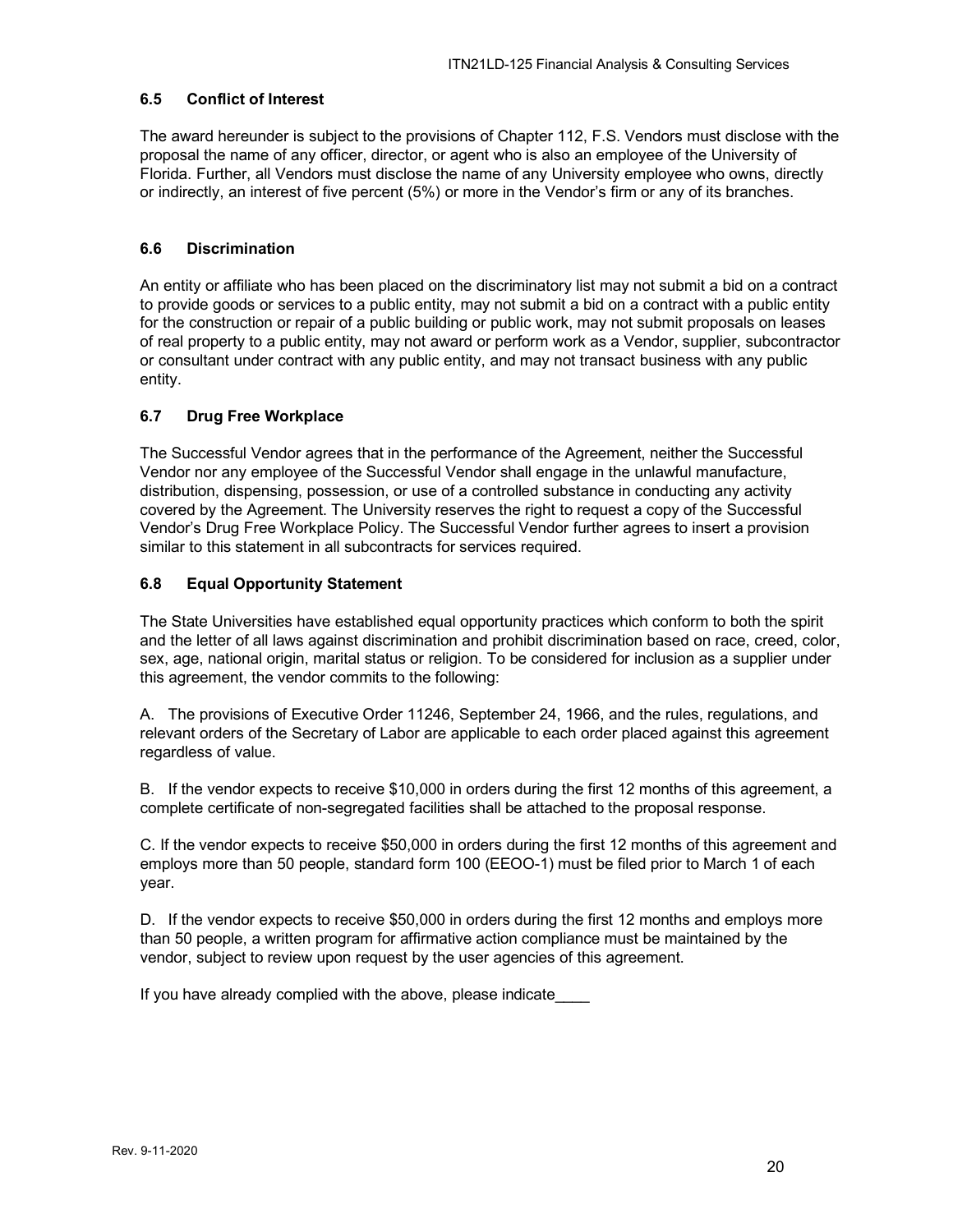# <span id="page-20-0"></span>**6.9 Federal, State, and Local Laws and Regulations**

Successful Vendor is solely responsible for complying with all laws, ordinances, and regulations including but not limited to, those relating to taxes, licenses and permits, as they may apply to any matter under this ITN. The Successful Vendor must demonstrate that they are duly licensed by applicable regulatory bodies during the performance of the Agreement. Prior to the commencement of Agreement, the Successful Vendor shall be prepared to provide evidence of such licensing as may be requested by the University. Successful Vendor shall, at no expense to the University, procure and keep in force during the entire period of the Agreement all such permits and licenses.

# <span id="page-20-1"></span>**6.10 Inspection, Audit and Reporting**

All books, accounts, reports, files and other records relating to the Agreement shall be subject at all reasonable times to inspection and audit by the University of Florida.

Reporting Requirements: The successful vendor(s) agrees to furnish to the University a summary of total sales made under this contract as requested. Reporting will be in Electronic Format provided to Procurement Services as requested..

Reports may include, but are not limited to the following.

- · PO Number
- · Invoice Number
- · Invoice Date
- · Ordered By Department

· Other Organizations: Total dollar value of purchases and total of orders through University agreement to other institutions

· Savings to University through vendor discounting - special offers such as volume discounting

Vendor and University will work together to create reports as University deems necessary and compatible with vendor systems.

#### <span id="page-20-2"></span>**6.11 Liens**

Each Successful Vendor shall keep the University free and clear from all liens asserted by any person or entity for any reason arising out of the furnishing of services or materials by or to the Successful Vendor.

# <span id="page-20-3"></span>**6.12 Modifications**

The Agreement can be modified or rescinded only by a writing signed by both parties or their duly authorized agents.

# <span id="page-20-4"></span>**6.13 Non-Discrimination**

The parties agree to be bound by applicable state and federal rules governing Equal Employment Opportunity and Non-Discrimination.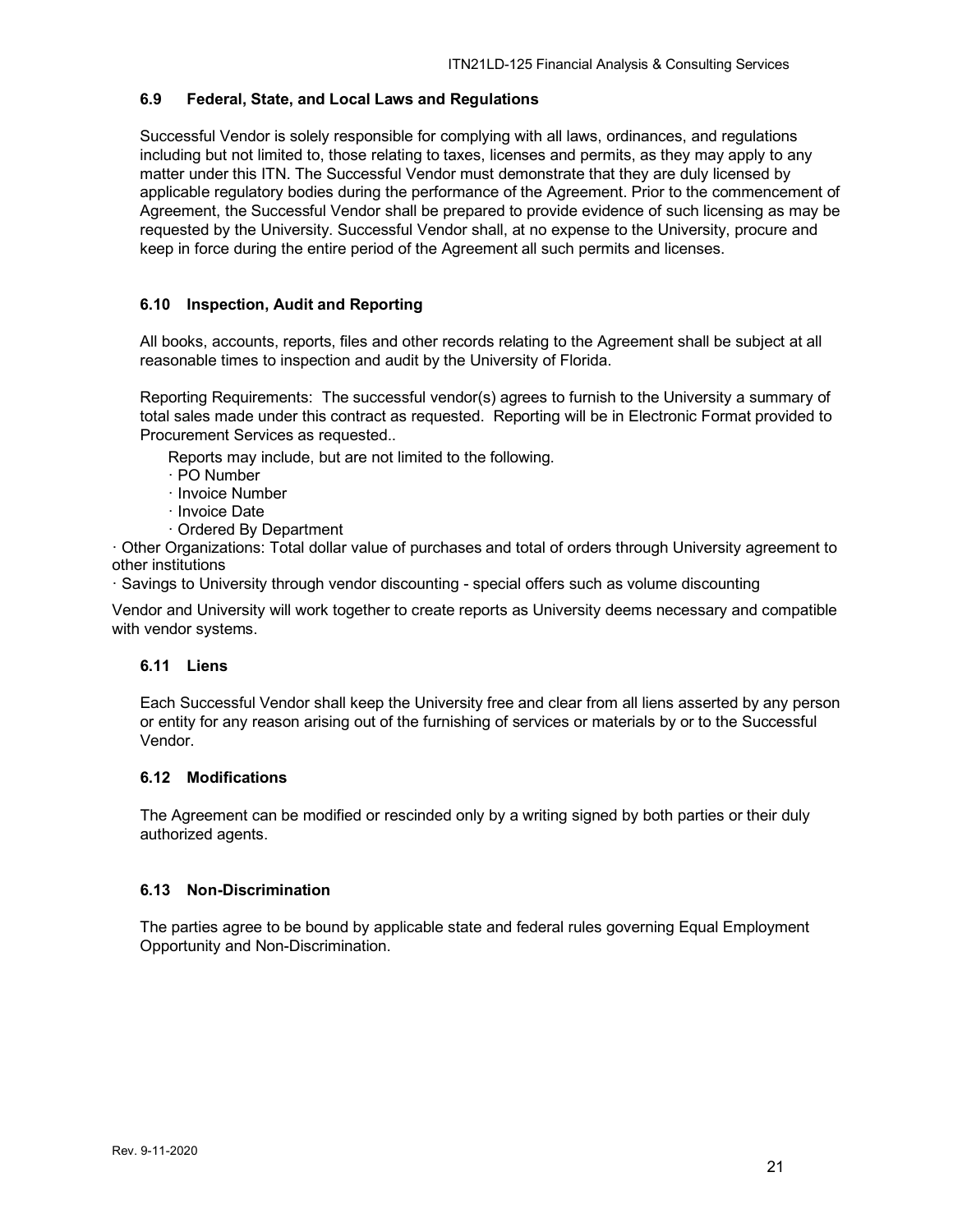# <span id="page-21-0"></span>**6.14 Ownership of Documents**

All drawings, maps, sketches, documents, records, programs, data base, reports and other data developed or purchased, under this Agreement for or at the University's expense shall be and remain the University's property, without restriction, reservation or qualifications. The Successful Vendor may retain copies necessary for recordkeeping documentation and all such other business purposes related to the Agreement. All materials and products produced shall be provided to the University upon expiration of this Agreement.

# <span id="page-21-1"></span>**6.15 Sales and Use Tax**

The Successful Vendor agrees to comply with and to require all of his subcontractors to comply with all the provisions of applicable law. The Successful Vendor further agrees to indemnify and hold harmless the University from any and all claims and demands made against it by virtue of the failure of the Successful Vendor or any subcontractors to comply with the provisions of any and all said laws. The University is exempt from state sales and use tax.

# <span id="page-21-2"></span>**6.16 Sexual Harassment**

Federal law and the policies of the University prohibit sexual harassment of University employees or students. Sexual harassment includes any unwelcome sexual advance toward a University employee or student, any request for a sexual favor from a University employee or student, or any other verbal or physical conduct of a sexual nature that is so pervasive as to create a hostile or offensive working environment for University employees, or a hostile or an offensive academic environment for University students. University vendors, subcontractors and suppliers for this project are required to exercise control over their employees so as to prohibit acts of sexual harassment of University employees and students. The employer of any person who the University, in its reasonable judgment, determines has committed an act of sexual harassment agrees as a term and condition of the Agreement to cause such person to be removed from the project site and from University premises and to take such other action as may be reasonably necessary to cause the sexual harassment to cease.

#### <span id="page-21-3"></span>**6.17 Small Business Program**

University is an equal opportunity institution and, as such, encourages the use of small businesses, including women and minority-owned small businesses in the provision of goods and services. Small businesses should have a fair and equal opportunity to compete for dollars spent by the University. Competition ensures that prices are competitive and a broad vendor base is available. . **Vendors are encouraged to get certified by the State of Florida** if they are minority-owned, woman-owned or veteran-owned:

[http://www.dms.myflorida.com/agency\\_administration/office\\_of\\_supplier\\_diversity\\_osd/get\\_certified](http://www.dms.myflorida.com/agency_administration/office_of_supplier_diversity_osd/get_certified)

Vendor shall use good faith efforts to ensure opportunities are available to small businesses, including women and minority-owned businesses. For questions about the University's Small Business Program contact Director of Small Business and Vendor Diversity, 352-392-0380, <https://sbvdr.admin.ufl.edu/>

#### <span id="page-21-4"></span>**6.18 Tobacco Free Campus Policy**

The University of Florida campus is a tobacco-free campus. This policy was effective as of July 1, 2010. The use of cigarettes or other tobacco products in UF buildings, parking lots, or in vehicles in these areas is prohibited. The successful vendor is expected to respect this smoke free policy and fully comply with it.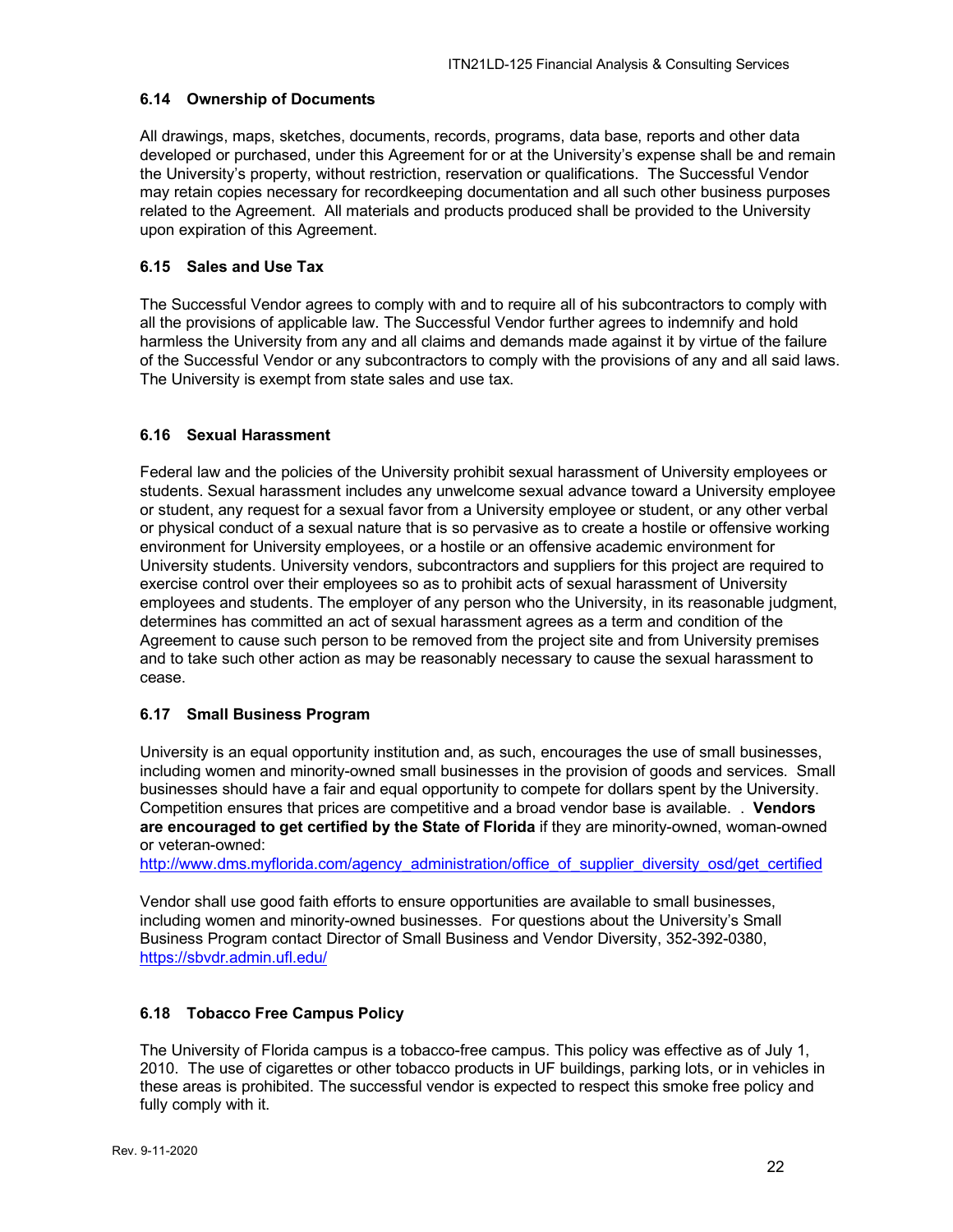# <span id="page-22-0"></span>**6.19 Sustainability Preferences**

The University's Procurement directives support the purchase of products and services that will minimize any negative environmental impacts of our work. In order to facilitate a healthy market in sustainable products, all parties involved in the procurement and utilization of materials must engage in both waste recycling and the initial purchase of products containing recycled content. It is in the interest of public health, safety and welfare and the conservation of energy and natural resources to use and promote environmentally responsible products and services, as well as energy efficient fixtures, appliances and mechanical equipment used in new construction and retrofit of University facilities and to contract with suppliers who have a similar intention.

# <span id="page-22-1"></span>**6.20 Assignment-Delegation**

No right or interest in the Agreement shall be assigned or delegation of any obligation made by Successful Vendor without written permission of the University. Any attempted assignment or delegation by Successful Vendor shall be wholly void and totally ineffective for all purposes unless made in conformity with this paragraph.

# <span id="page-22-2"></span>**6.21 Assignment of Anti-Trust Overcharge Claims**

The parties recognize that in actual economic practice overcharges resulting from anti-trust violations are in fact borne by the ultimate purchaser; therefore, Successful Vendor hereby assigns to the University any and all claims for such overcharges.

# <span id="page-22-3"></span>**6.22 Date for Reckoning Prompt-Payment Discount**

For purposes of determining whether a prompt-payment discount, if applicable, may be taken by the University, the starting date of such reckoning period shall be the later of the date of a properly executed invoice or the date of completion of service and/or delivery of product.

#### <span id="page-22-4"></span>**6.23 Force Majeure**

In the event compliance with any obligation under this Agreement is impractical or impossible due to any Event of Force Majeure, then the time for performance of such obligation shall be extended for a period equivalent to the duration of the Event of Force Majeure. The provisions of this section shall not operate to excuse either party's inability to perform its obligations hereunder because of inadequate finances. "Event of Force Majeure:" means any strike, lockout, labor dispute, embargo, flood, earthquake, storm, dust storm, lightning, fire, epidemic, act of God, war, national emergency, civil disturbance or disobedience, riot, sabotage, terrorism, restraint by governmental order or any other occurrence beyond the reasonable control of the party in question.

# <span id="page-22-5"></span>**6.24 Furnish and Install – N/A**

#### <span id="page-22-6"></span>**6.25 Indemnification/Hold Harmless; Liability**

The Successful Vendor shall indemnify, defend, and hold harmless the University of Florida Board of Trustees, the University of Florida, the State of Florida and the Florida Board of Governors, and their respective officers, agents, and employees, against and from any and all claims, demands, suits, actions, proceedings, loss, cost, and damages of every kind and description, including attorneys' fees and/or litigation expenses, which may be brought or made against or incurred on account of loss of or damage to any property or for injuries to or death of any person, caused by, arising out of, or contributed to, in whole or in part, by reasons of any act, omission, professional error, fault, mistake, or negligence of Successful Vendor, its employees, agents, representatives, or subcontractors, their employees, agents, or representatives in connection with or incident to the performance of the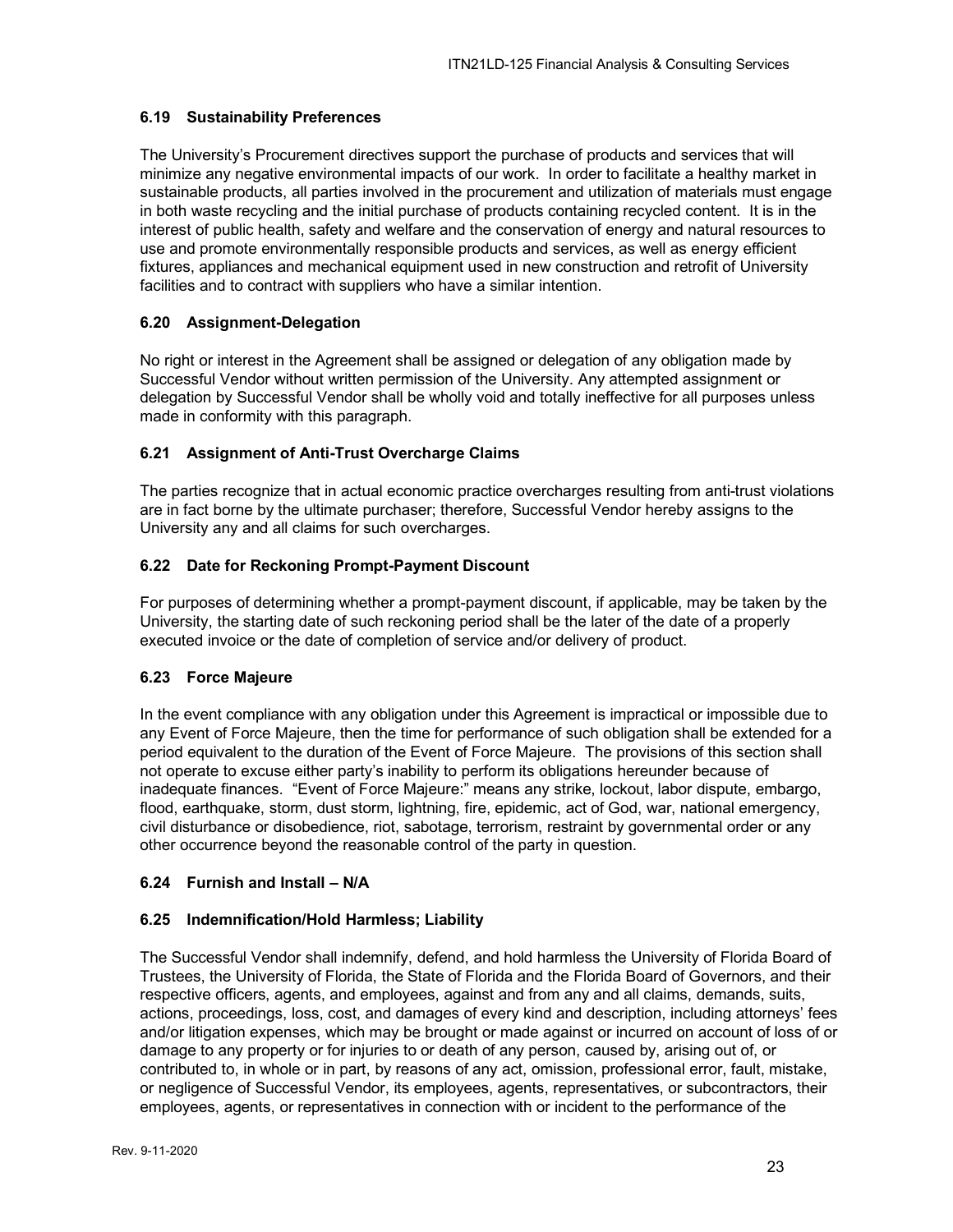Agreement. Successful Vendor's obligation under this provision shall not extend to any liability caused by the sole negligence of the University Of Florida Board Of Trustees, University, or its officers, agents, and employees. Such indemnification shall specifically include infringement claims made against any and all intellectual property supplied by Successful Vendor and third party infringement under the Agreement.

The University, as a public entity, is protected by sovereign immunity from tort liability, subject to a limited statutory waiver. The University will not agree to (i) indemnify or hold harmless any vendor; (ii) be liable for vendor's attorneys' fees under any circumstances; or (iii) binding arbitration. The Agreement shall not be construed or interpreted as (i) denying to either party any remedy or defense available to such party under the laws of the State of Florida; (ii) the consent of University or the State of Florida or their agents and agencies to be sued; or (iii) a waiver of either University's or the State of Florida's sovereign immunity beyond the limited waiver provided in section 768.28, Florida Statutes

# <span id="page-23-0"></span>**6.26 Insurance Requirements**

The Successful Vendor shall purchase from and maintain with a company or companies, lawfully authorized to do business in Florida and acceptable to the University, such insurance as will protect the Successful Vendor from claims arising out of or resulting from the Successful Vendor's operations under the Agreement and for which the Successful Vendor may be legally liable, whether such operations be by the Successful Vendor or by their subcontractors or by anyone directly or indirectly employed by any of them, or by anyone for whose acts any of them may be liable. All insurance policies shall be issued and countersigned by representatives of such companies duly authorized for the State of Florida and shall be written on ISO standard forms or their equivalents. The Successful Vendor shall file with the University Certificates of Insurance prior to the commencement of this Agreement and shall file Certificates of Insurance evidencing the renewal of such policies at least thirty (30) days prior to the date that each applicable insurance policy is scheduled to expire. *Please note that the University of Florida must be named "additional insured" on automobile and general liability policies.*

General Liability Insurance – The Successful Vendor shall provide the ISO Commercial General Liability policy for general liability coverage's for limits of not less than of \$1,000,000 per occurrence. Coverage shall be maintained without interruption from date of commencement of work until date of final payment.

Worker's Compensation - The Successful Vendor shall secure and maintain for the life of this Agreement, valid Worker's Compensation Insurance as required by Chapter 440, Florida Statutes (if applicable.)

Automobile Liability - The Successful Vendor shall secure and maintain, during the life of this Agreement, Automobile Liability insurance on all vehicles against bodily injury and property damage in at least the amount of \$100,000.00 per person, \$500,000.00 per occurrence.

# <span id="page-23-1"></span>**6.27 Protection of Property**

The Successful Vendor shall at all times guard against damage or loss, whether by the vendor directly or subcontractors, to the property of the University or of others or vendors and shall be held responsible for replacing or repairing any such loss or damage. The University may withhold payment or make such deductions as deemed necessary to insure reimbursement or replacement for loss or damage to property through negligence of the Successful Vendor or their agents. The Successful Vendor shall provide all barricades and take all necessary precautions to protect buildings and personnel.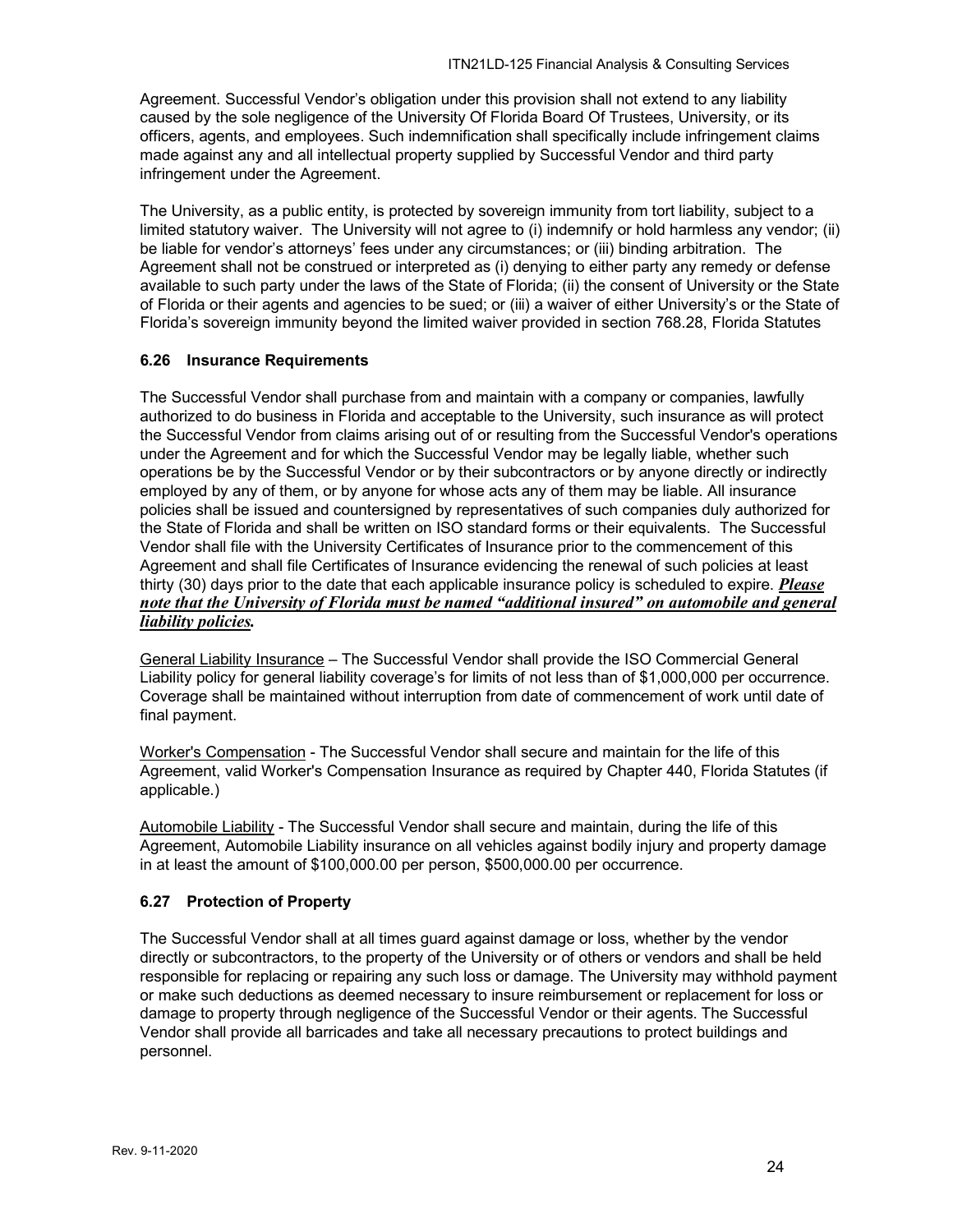#### Intellectual Property

- A. All works that are created pursuant to this contract ("Works") are works made for hire, and all rights and privileges attendant to the Works belong exclusively to the University. If a court of competent jurisdiction determines that any Work does not constitute a work made for hire, the Contractor hereby assigns to the University for no additional consideration all rights and privileges the Contractor has in the works, including all intellectual property rights, specifically those under copyright law.
- B. Paragraph A does not apply to Works that are not created through performance under this Contract ("Pre-existing works"). With respect to Pre-existing works used by the Contractor in performance of this Contract, the Contractor shall obtain for the University at no additional charge a license to use Pre-existing works for the uses intended under this Contract, including the right to make derivative works. Paragraph A does apply, however, to any Works that are derivative of Pre-existing works.
- C. The Contractor warrants that it has full power and authority to transfer the rights granted by this Contract to the University and that use of the works by the University does not constitute an infringement or other violation of any copyright, trade secret, trademark, patent, non-disclosure, or other rights of any third party.
- D. Title and all rights and privileges to all graphics and material provided to the Contractor by the University in connection with this Contract remain the exclusive property of the University of Florida. The Contractor does not receive any title, rights, or privileges in those graphics or materials. The University grants to the Contractor a limited license in those graphics or materials only for the purpose of carrying out the Contractor's obligations under this Contract.

#### <span id="page-24-0"></span>**6.28 Labor Disputes**

Successful Vendor shall give prompt notice to the University of any actual or potential labor dispute which delays or may delay performance of the Agreement.

#### <span id="page-24-1"></span>**6.29 Laws and Regulations**

Successful Vendors are solely responsible for keeping themselves fully informed of and faithfully observing all laws, ordinances, and regulations and shall protect and indemnify the University, its officers and agents against any claims of liability arising from or based on any violation thereof.

#### <span id="page-24-2"></span>**6.30 No Replacement of Defective Tender – N/A**

#### <span id="page-24-3"></span>**6.31 No Waiver of Right by the University**

No waiver by University of any breach of the provisions of the Agreement by the Successful Vendor shall in any way be construed to be a waiver of any future breach or bar the University's right to insist on strict performance of the provisions of the Agreement.

#### <span id="page-24-4"></span>**6.32 Notice to Vendors of Asbestos-Containing Materials in University Buildings – N/A**

#### <span id="page-24-5"></span>**6.33 Parking and Identification Badges.**

The Successful Vendor shall obtain all parking permits and/or decals that may be required while performing project work on University premises. The Successful Vendor should review Contractor and Vendor Parking information from Transportation and Parking Services located at the following link:<https://parking.ufl.edu/decals/contractors-vendors/>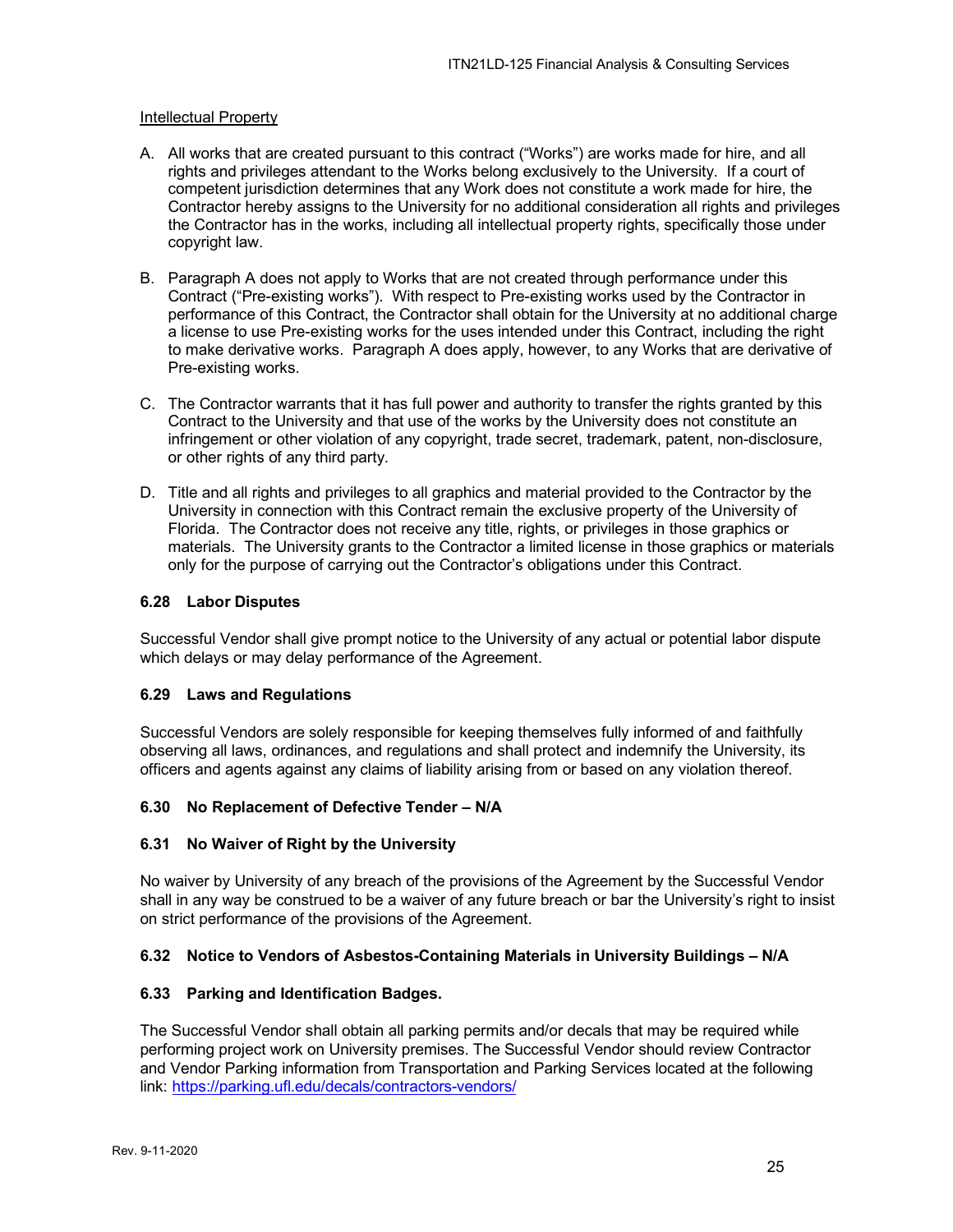# <span id="page-25-0"></span>**6.34 Payment Terms**

The University's obligation is payable only and solely from funds appropriated for the purpose of the Agreement. Unless otherwise stated herein, the payment terms for the Agreement are Net 30 days. VENDOR OMBUDSMAN: The University's vendor ombudsman whose duties include acting as an advocate for vendors may be experiencing problems in obtaining payment(s) from the University may be contacted at 352-392-1241.

# <span id="page-25-1"></span>**6.35 Price Adjustment**

Price changes will normally only be considered at the end of one Agreement period and the beginning of another. Price change requests shall be in writing, submitted at least sixty (60) days prior to the end of the current Agreement period, and shall be supported by written evidence of increased costs to the Successful Vendor. The University will not approve unsupported price increases that will merely increase the gross profitability of the Successful Vendor at the expense of the University. Price change requests shall be a factor in the Agreement renewal review process. The University shall, in its sole opinion, determine whether the requested price increase or an alternate option is in the best interest of the University.

# <span id="page-25-2"></span>**6.36 Prior Course of Dealings**

No trade usage, prior course of dealings, or course of performance under other agreements shall be a part of any agreement resulting from this ITN; nor shall such trade usage, prior course of dealing, or course of performance be used in the interpretation or construction of such resulting agreement.

# <span id="page-25-3"></span>**6.37 Intentionally Omitted**

# <span id="page-25-4"></span>**6.38 Public Entity Crime**

A person or affiliate who has been placed on the convicted list by the Department of Management Services, State of Florida, may not submit a proposal on a contract to provide any goods or services, including construction, repairs, or leases and may not be awarded or perform work as a Vendor, supplier, subcontractor, or consultant for the University of Florida for a period of 36 months from the date of being placed on the convicted list, a "person" or "affiliate" includes any natural person or any entity, including predecessor or successor entities or any entity under the control of any natural person who is active in its management and who has been convicted of a public entity crime (Rule 6C1-3.020 FAC).

# <span id="page-25-5"></span>**6.39 Public Records**

All proposal information submitted and opened becomes subject to the Public Records Law set forth in Chapter 119 F.S.

# **IF THE VENDOR HAS QUESTIONS REGARDING THE APPLICATION OF CHAPTER 119, FLORIDA STATUTES, TO THE VENDOR'S DUTY TO PROVIDE PUBLIC RECORDS RELATING TO THIS CONTRACT, CONTACT THE CUSTODIAN OF PUBLIC RECORDS AT Phone: (352) 846-3903**

**email: [PR-Request@ufl.edu](mailto:PR-Request@ufl.edu)**

**Mail: PO Box 113156, Gainesville, FL 32611-3156**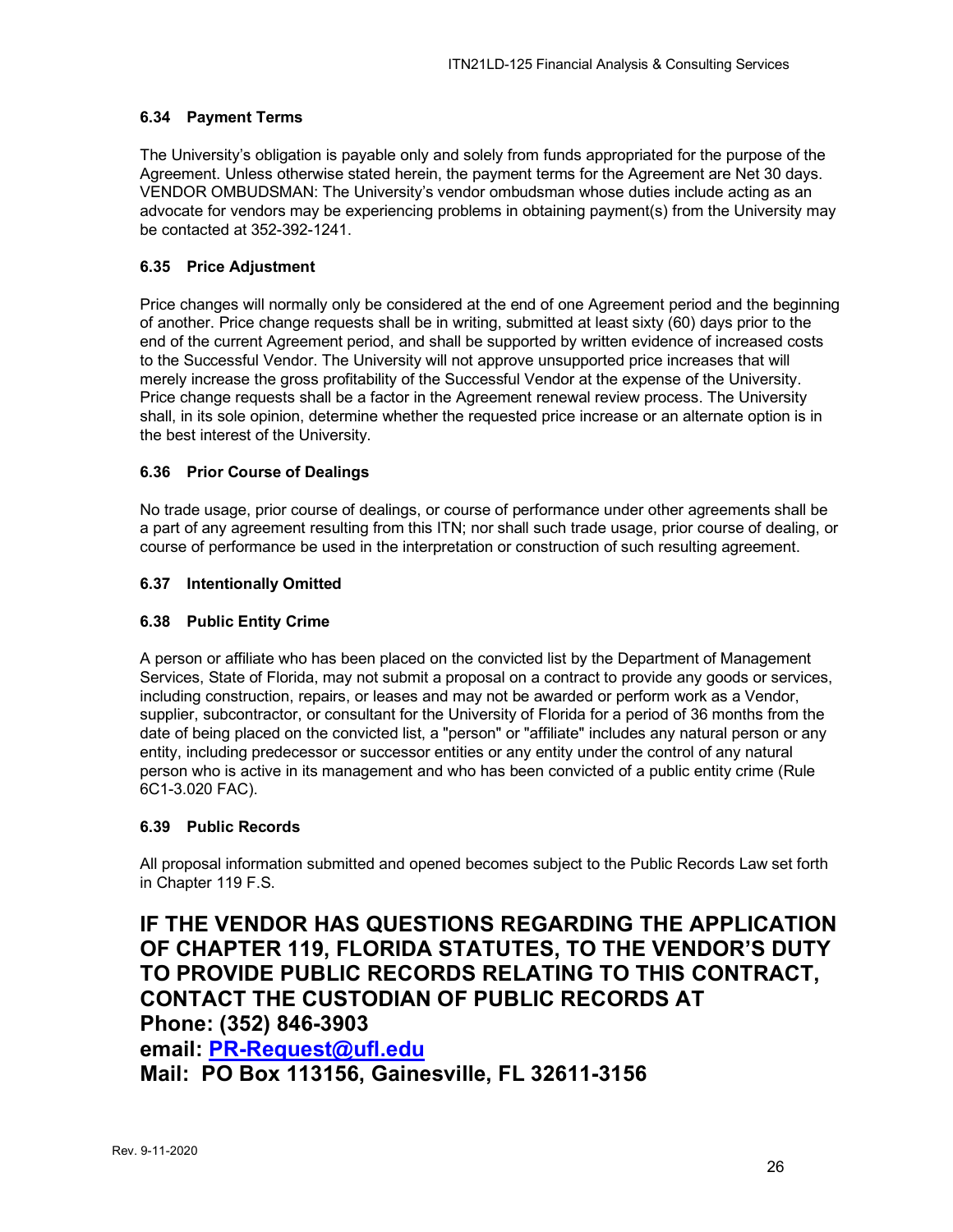Any resulting Agreement may be unilaterally canceled for refusal by the vendor to allow public access to all documents, papers, letters, or other materials made or received by the Successful Vendor in conjunction with the Agreement and subject to the provisions of Chapter 119. F.S.

# <span id="page-26-0"></span>**6.40 Referencing of Orders**

For each order issued against an agreement resulting hereunder, the University intends in good faith to reference this ITN for pricing, terms and conditions, delivery location, and other particulars. However, in the event the University fails to do so, the University's right to such terms and conditions, and particulars shall not be affected, and no liability of any kind or amount shall accrue to the University.

#### <span id="page-26-1"></span>**6.41 Remedies and Applicable Law**

The Agreement shall be governed by and construed in accordance with the laws of the State of Florida (without regard to principles of conflict of laws) and the rules and regulations of the Florida Board of Governors and the University. University and Successful Vendor shall have available all remedies afforded each by said law. The venue in any action or litigation commenced to enforce the Agreement shall lie in a court of competent jurisdiction located in Gainesville, Florida.

# <span id="page-26-2"></span>**6.42 Right of Inspection – N/A**

# <span id="page-26-3"></span>**6.43 Right of Offset**

The University shall be entitled to offset against any sums due the Successful Vendor, any expenses or costs incurred by the University, or damages assessed by the University concerning the Successful Vendor's non-conforming performance or failure to perform the Agreement, or any other debt owing the University, including expenses, costs and damages described in the termination provisions contained herein.

# <span id="page-26-4"></span>**6.44 Shipment Under Reservation Prohibited – N/A**

<span id="page-26-5"></span>**6.45 Specifications: Brand Name or Acceptable Alternate – N/A**

#### <span id="page-26-6"></span>**6.46 Successful Vendor to Package Goods – N/A**

# <span id="page-26-8"></span><span id="page-26-7"></span>**6.47 Termination**

#### **6.47.1 Convenience**

The University reserves the right to terminate the Agreement in whole or part at any time when in the best interests of the University without penalty or cause. Upon receipt of the written notice, the Successful Vendor shall immediately stop all work as directed in the notice, notify all subcontractors of the effective date of the termination and minimize all further costs to the University. In the event of termination under this provision, all documents, data and reports prepared by the Successful Vendor under the Agreement shall become the property of and delivered to the University. The Successful Vendor shall be entitled to receive just and equitable compensation for work in progress, work completed and materials accepted before the effective date of termination. Such compensation shall be the Successful Vendor's sole remedy against the University in the event of termination under this provision.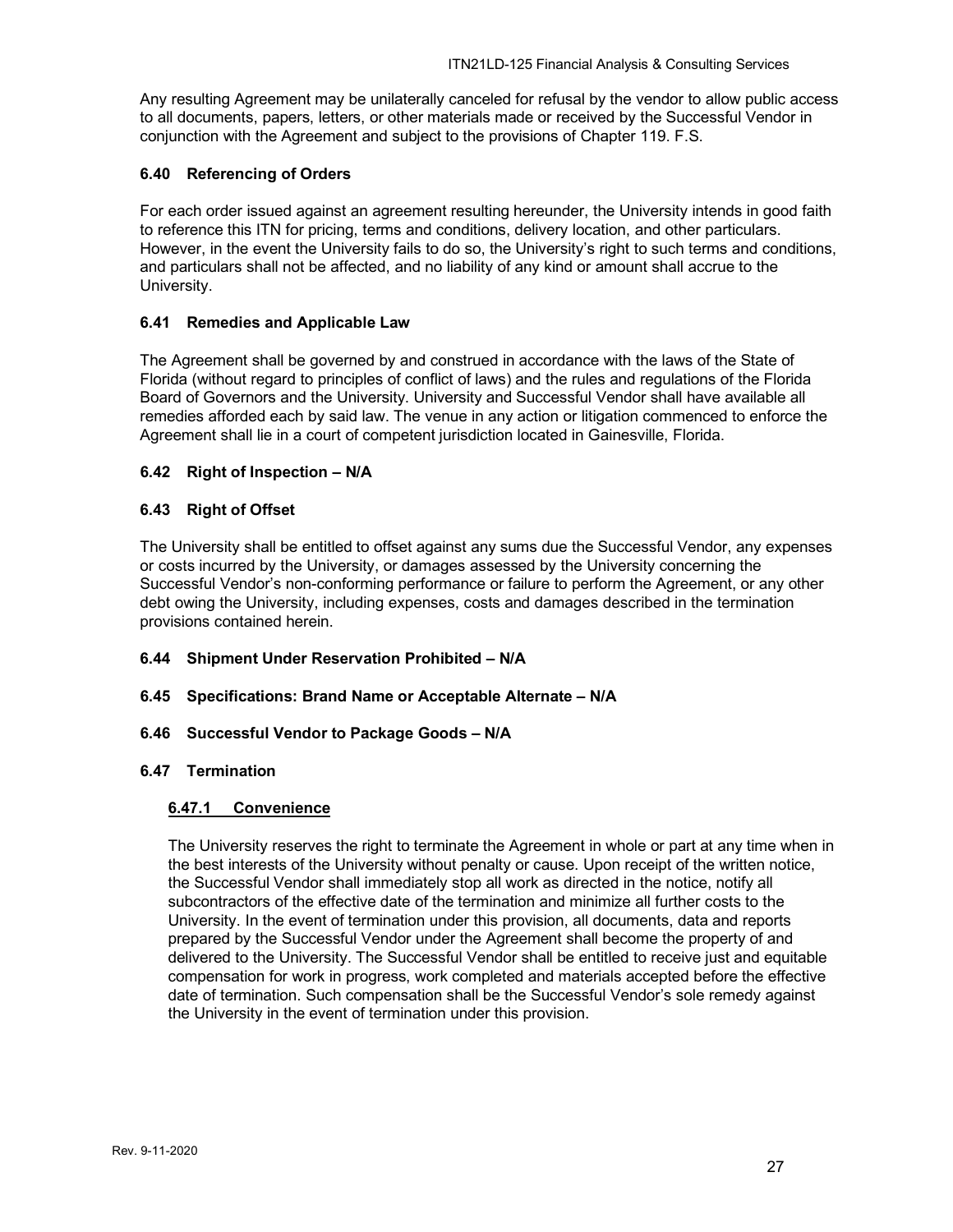# <span id="page-27-0"></span>**6.47.2 Default**

The University reserves the right to terminate the Agreement in whole or in part due to the failure of the Successful Vendor to comply with any term or condition of the Agreement, to acquire and maintain all required insurance policies, bonds, licenses and permits, or to make satisfactory progress in performing the Agreement. The University shall provide written notice of the termination and the reasons for it to the Successful Vendor. Upon termination under this provision, all goods, materials, documents, data and reports prepared by the Successful Vendor under the Agreement shall become the property of and be delivered to the University on demand. The University may, upon termination of the Agreement, procure, on terms and in the manner that it deems appropriate, materials, or services to replace those under the Agreement. The Successful Vendor shall be liable to the University for any excess costs incurred by the University in re-procuring the materials or services.

# <span id="page-27-1"></span>**6.47.3 Gratuities**

The University may, by written notice to the Successful Vendor, cancel the Agreement if it is discovered by the University that gratuities, in the form of entertainment, gifts or other, were offered or given by the Successful Vendor, or any agent or representative of the Successful Vendor, to any officer or employee of the University with a view toward securing favorable treatment with respect to the awarding or amending, or the making of any determinations with respect to the performing of such Agreement. In the event the Agreement is canceled by the University pursuant to this provision, University shall be entitled, in addition to any other rights and remedies, to recover or withhold the amount of the cost incurred by Successful Vendor in providing such gratuities.

# <span id="page-27-2"></span>**6.47.4 Insolvency**

The University shall have the right to terminate the Agreement at any time in the event Successful Vendor files a petition in bankruptcy; or is adjudicated bankrupt; or if a petition in bankruptcy is filed against Successful Vendor and not discharged within thirty (30) days; of if Successful Vendor becomes insolvent or makes an assignment for the benefit of its creditors or an arrangement pursuant to any bankruptcy law; of if a receiver is appointed for Successful Vendor or its business.

# <span id="page-27-3"></span>**6.47.5 Lack of Funds**

The State of Florida's and UF's performance and obligation to pay under this Agreement is contingent upon an annual appropriation by the Florida State Legislature. The Agreement may be canceled without further obligation on the part of the University of Florida in the event that sufficient appropriated funding is unavailable to assure full performance of the terms. The Successful Vendor shall be notified in writing of such non-appropriation as soon as reasonably possible. No penalty shall accrue to the University in the event this cancellation provision is exercised. This cancellation provision shall not be construed so as to permit the University to terminate the Agreement in order to acquire similar equipment, material, supplies or services from another party.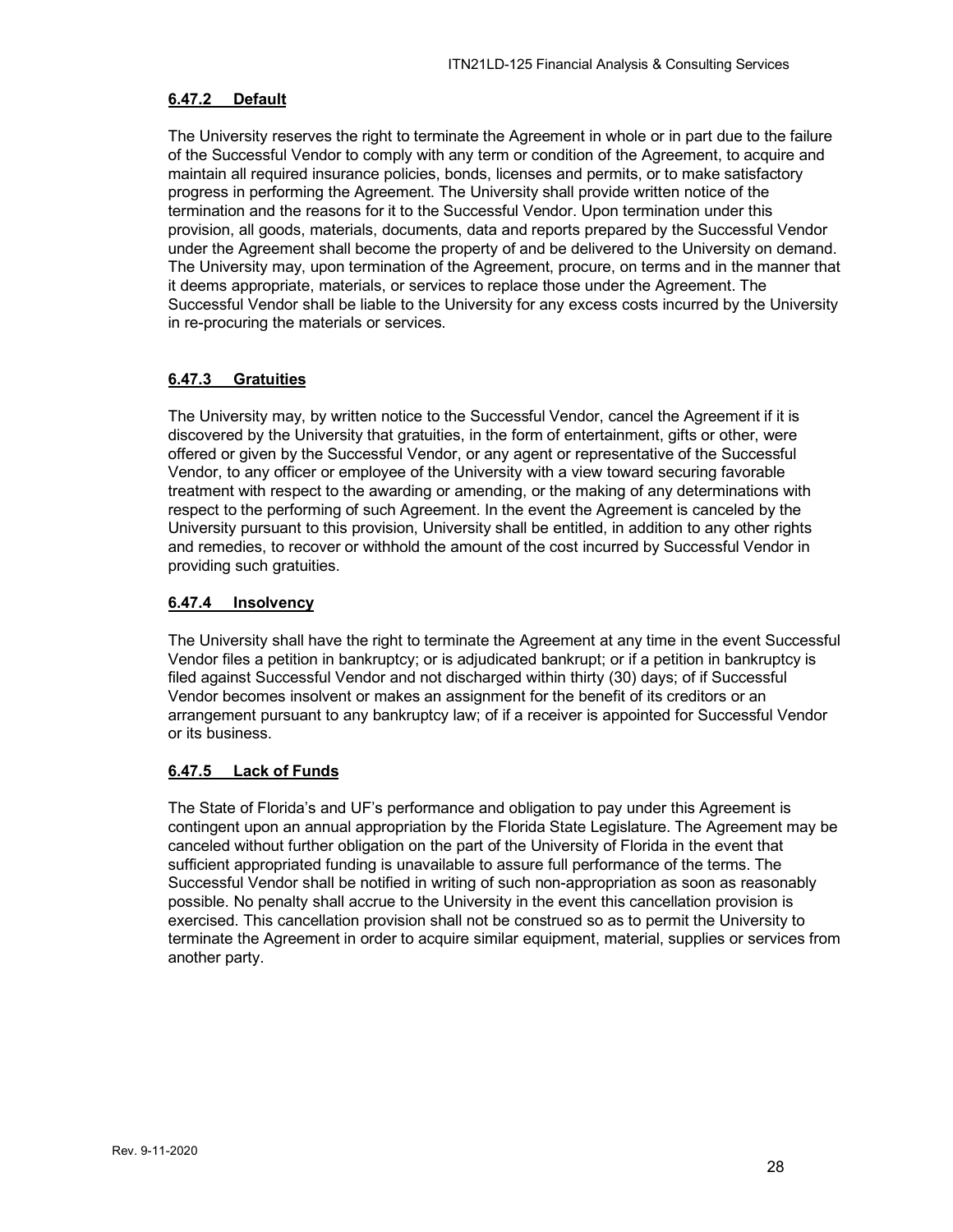### <span id="page-28-0"></span>**6.47.6 Stop Work Order**

The University may at any time, by written order to the Successful vendor, require the Successful Vendor to stop all or any part of the work called for by the Agreement for a period of ninety (90) days after the order is delivered to the Successful Vendor, and for any further period to which the parties may agree. The order shall be specifically identified as a Stop Work Order issued under this provision. Upon receipt of the order, the Successful Vendor shall immediately comply with its terms and take all reasonable steps to minimize the incidence of costs allocable to the work covered by the order during the period of work stoppage. If a Stop Work Order issued under this provision is canceled or the period of the order or any extension expires, the Successful Vendor shall resume work. The University shall make an equitable adjustment in the delivery schedule or Agreement price, or both, and the Agreement shall be amended in writing accordingly.

# <span id="page-28-1"></span>**6.47.7 Suspension or Debarment**

The University may by written notice to the Successful Vendor immediately terminate the Agreement if the University determines that the Successful Vendor has been debarred, suspended or otherwise lawfully prohibited from participating in any public procurement activity, including but limited to, being disapproved as a subcontractor Vendor of any public procurement unit or other governmental body.

# <span id="page-28-2"></span>**6.47.8 Continuation of Performance Through Termination**

The Successful Vendor shall continue to perform, in accordance with the requirements of Agreement, up to the date of termination, as directed in the termination notice.

# <span id="page-28-3"></span>**6.48 Title and Risk of Loss – N/A**

#### <span id="page-28-4"></span>**6.49 Warranties – N/A**

#### <span id="page-28-6"></span><span id="page-28-5"></span>**6.50 Payment Card Industry Data Security Standard – N/A**

#### **6.51 Payment and Invoice Information**

All invoices will need to contain either a **UF purchase order number** or the **8-digit department ID number** of the department with which you are doing business. Please include your Tax Identification number. All invoices for payment should be submitted to the University of Florida via:

Email: [UFL.invoices@edmgroup.com](mailto:UFL.invoices@edmgroup.com)

Or by Fax: 1-570-496-5411

Or by Mail: University of Florida Attn: Accounts Payable PO Box 3357 Scranton, PA 18505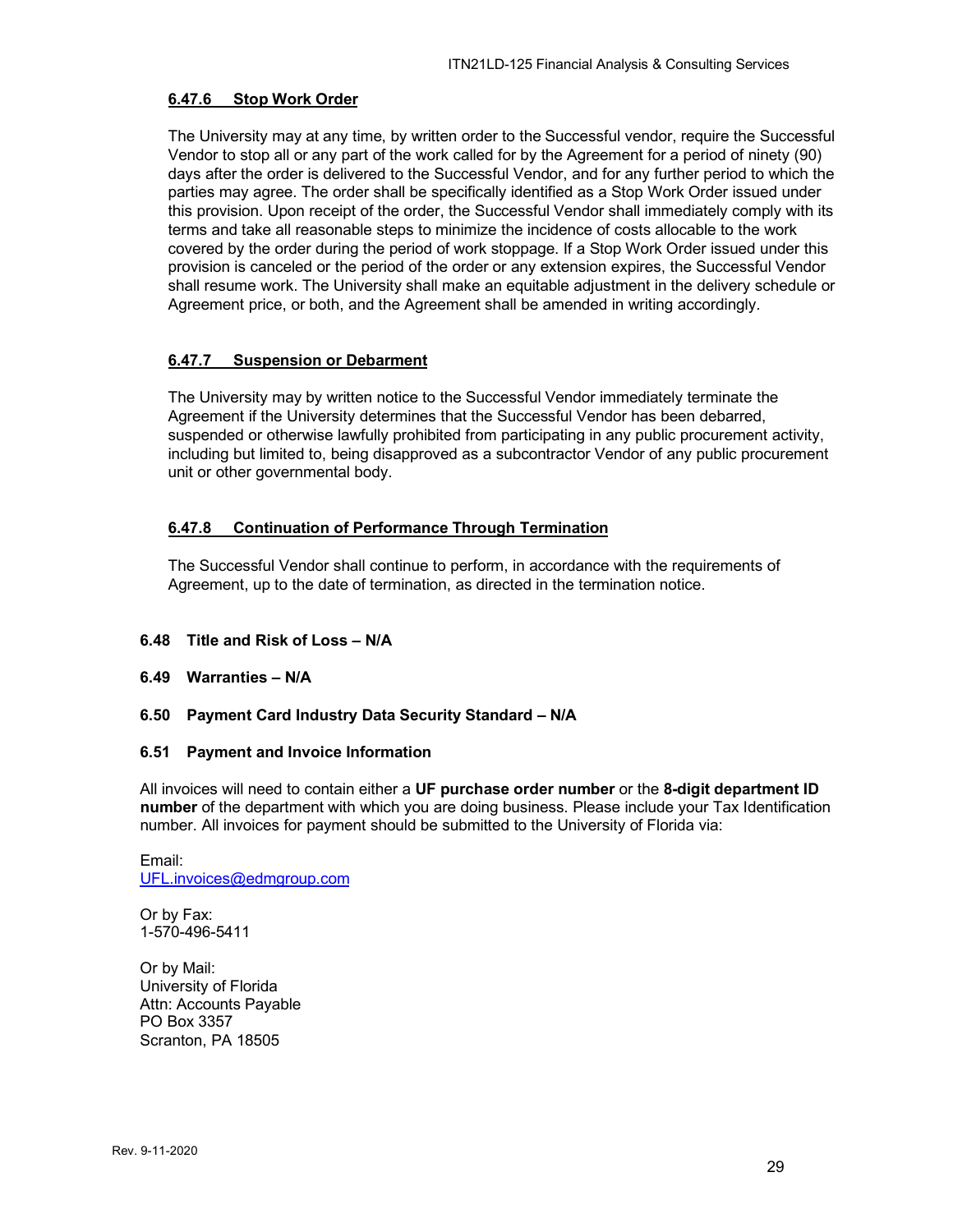# <span id="page-29-0"></span>**7.0 Certifications and Forms**

#### <span id="page-29-1"></span>**7.1 Certification of Proposal**

Explanation: This certification attests to the vendor's awareness of, and agreement, to the content of this ITN and all accompanying provisions contained herein.

Action: Vendor is to ensure that the following certificate is duly completed and correctly executed by an authorized officer of your company.

This proposal is submitted in response to Invitation to Negotiate # ITN21LD-125 issued by the University of Florida. The undersigned, as a duly authorized officer, hereby certifies that

#### \_\_\_\_\_\_\_\_\_\_\_\_\_\_\_\_\_\_\_\_\_\_\_\_\_\_\_\_\_\_\_\_\_\_\_\_\_ (Vendor Name)

agrees to be bound by the content of this proposal and agrees to comply with the terms, conditions and provisions of the referenced Invitation to Negotiate (ITN) and any addenda thereto in the event of an award. Exceptions are to be noted as stated in the ITN. The proposal shall remain in effect for a period of ninety (90) calendar days as of the Due Date for responses to the ITN.

The undersigned certifies that to the best of his/her knowledge: (check one pf the below and provide information if required)

There is no trustee or employee of the University of Florida who has or whose Relative has an Interest in the entity or entities making this proposal or who is a natural person making this proposal.

There are trustee(s) and/or employee(s) of the University of Florida who have, and/or whose Relative(s) have, an Interest in the entity or entities making this proposal or who is a natural person making this proposal. Describe the nature of the interest held by each trustee, employee, or Relative of the trustee or employee (for example, grandson of Employee X owns the company or spouse of Employee Y is a director of the company).

"Interest" for purposes of this disclosure includes the following: director, trustee, officer, or employee of an entity, any contract with an entity (including consulting), or any partner, proprietor, stock, equity, or other ownership interest in an entity.

"Relative" for the purpose of this disclosure is an individual who is related to the trustee or employee as father, mother, son, daughter, brother, sister, uncle, aunt, first cousin, nephew, niece, husband, wife, father-in-law, mother-in-law, son-in-law, daughter-in-law, brother-in-law, sister-in-law, stepfather, stepmother, stepson, stepdaughter, stepbrother, stepsister, half brother, half sister, grandparent, great grandparent, grandchild, great grandchild, step grandparent, step great grandparent, step grandchild, step great grandchild, person who is engaged to be married to the trustee or employee or who otherwise holds himself or herself out as or is generally known as the person whom the trustee or employee intends to marry or with whom the trustee or employee intends to form a household, or any other natural person having the same legal residence as the trustee or employee"

The undersigned further certifies that their firm (check one) \_\_\_**IS** *or* \_\_\_**IS NOT** currently debarred, suspended, or proposed for debarment by any federal entity. The undersigned agrees to notify the University of any change in this status, should one occur, until such time as an award has been made under this procurement action.

Person(s) authorized to negotiate in good faith on behalf of this firm for purposes of this Invitation to Negotiate are:

Name: example and the set of  $\blacksquare$  Title:  $\blacksquare$